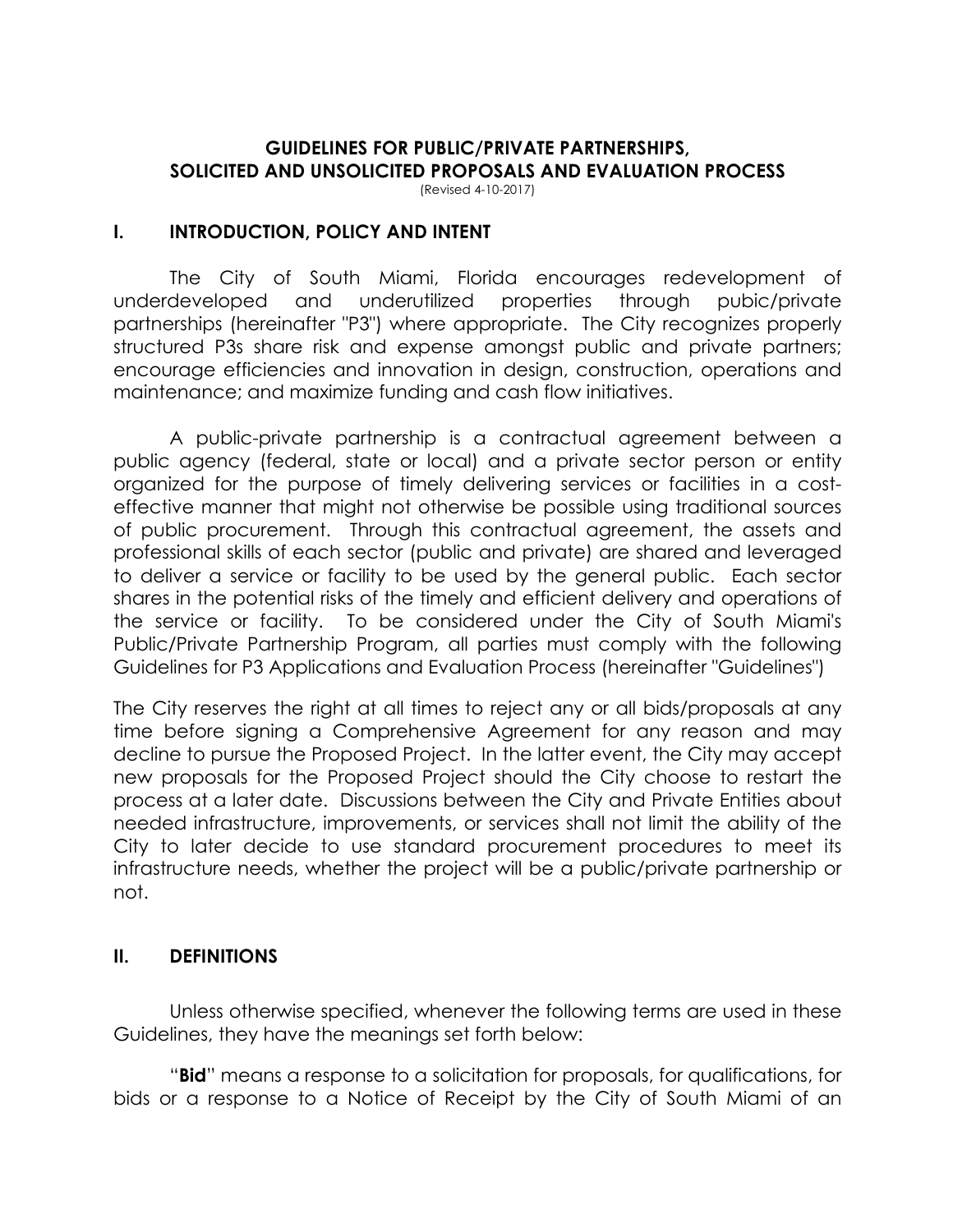unsolicited proposal, and for the purposes of these guidelines is also synonymous with the word "proposal".

"**Bidder**" means the person who responds to a Notice of Receipt of an unsolicited proposal.

"**Certify**" means to attest, under penalty of perjury, that the information being certified is true and correct.

**"City"** means the City of South Miami, Florida**,** which may act through its City Commission or City Manager, as the context and applicable law permits.

**"Comprehensive Agreement"** means the agreement between the Contracting Person and the City that is required before the development or operation of a Proposed Project.

**"Commission"** shall mean the City of South Miami City Commission.

**"Cone of Silence"** means the City's Cone of Silence, section 8A-7 of the City's Code of Ordinances.

**"Contracting Person"** means an individual person, corporation, general partnership, limited liability company, limited partnership, joint venture, business trust, public benefit corporation, nonprofit entity, or other business entity that enters into a Comprehensive or Interim Agreement with the City.

**"Detailed Proposal"** means a proposal for a Proposed Project after the Initial Stage review, that defines and establishes more specific proposed terms related to costs, payment schedules, financing, deliverables, design, plans for operations and maintenance, and project schedule, among other factors.

**"Detailed Stage"** means the phase of Proposed Project evaluation where the City has completed the Initial Stage, but has requested additional and/or more detailed information regarding proposals for a Proposed Projects.

**"Develop"** or **"Development"** means to plan, design, develop, finance, lease, acquire, install, construct, operate, maintain, and/or expand a facility for public use or benefit.

**"Fee"** means a rate, fee, or other charge associated with the use of a Proposed Project, as defined by a Comprehensive Agreement.

"**Initial Proposal**" means an unsolicited proposal for a Proposed Project accepted for consideration and evaluation by the City.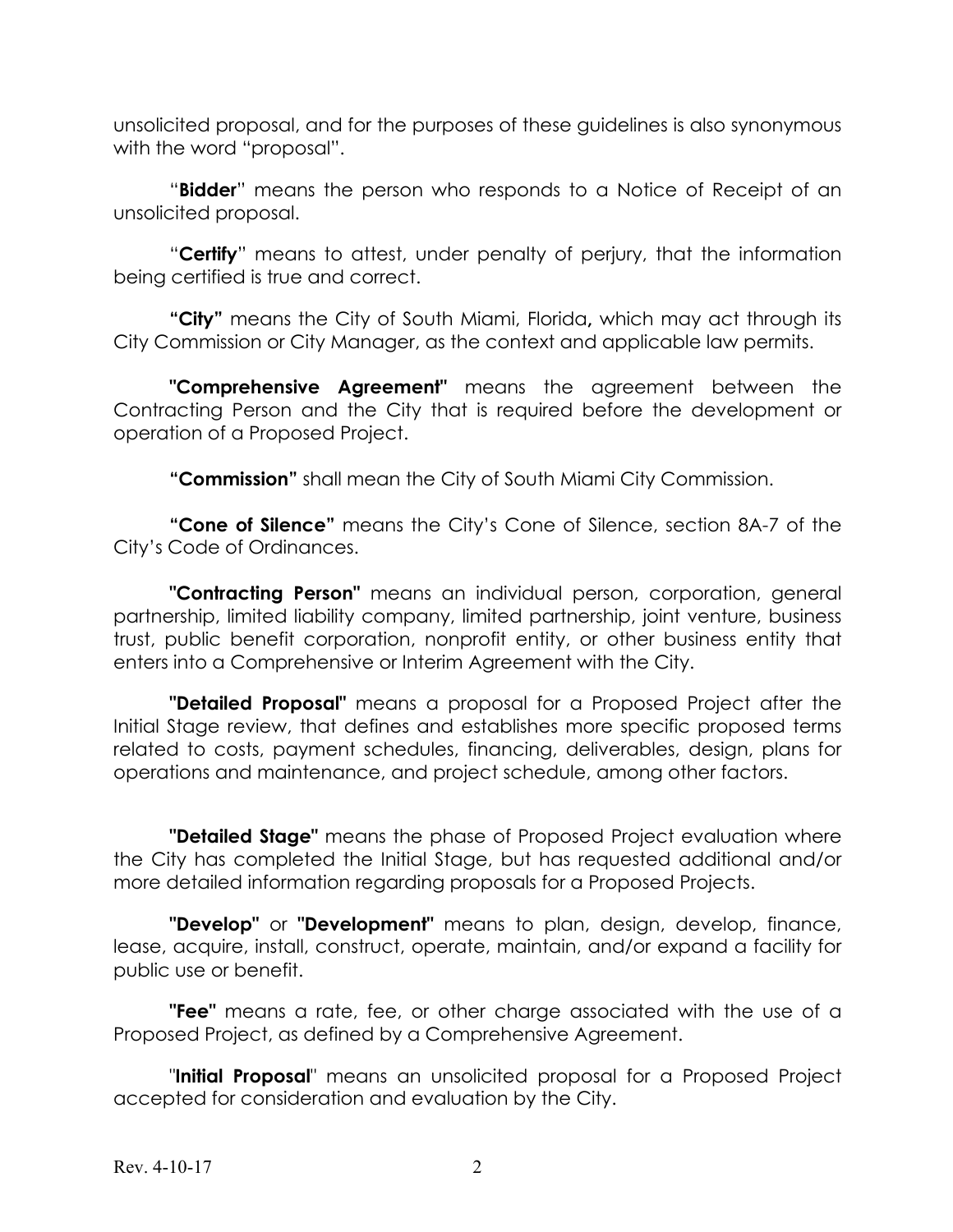"**Initial Stage**" means the initial phase of Proposed Project evaluation when the City assesses whether a Proposed Project serves a public purpose and appears to meet the minimum criteria for a Proposed Project or certain goals of the City and the City reviews and evaluates proposals received from the private sector for pursuing a Proposed Project as a P3.

**"Interim Agreement"** means an agreement, before or in connection with the negotiation of a Comprehensive Agreement, between the City and a Contracting Person whereby the Contracting Person may be authorized by the City to conduct due diligence or further studies or investigations related to the Proposed Project which may include, but not be limited to, project planning and development, design, engineering, environmental analysis and mitigation, surveying, financial and revenue analysis, ascertaining the availability of financing, or any other aspect of the Proposed Project. The rights of the Contracting Person and the City will be governed by the terms of the Interim Agreement, which must be in writing. No purported Interim Agreement or terms relating thereto shall be effective, binding or valid until approved by the City and signed in writing.

**"Lease Payment"** means any form of payment, including a land lease, by a governmental or private entity to the Contracting Person and/or the City for the use of a Proposed Project.

**"Lifecycle Cost Analysis"** means an analysis calculating the cost of an asset over its entire life span, including the cost of planning, constructing, operating, maintaining, and replacing the asset, estimates of sufficient capital improvement reserves, and, when applicable, salvaging the asset. The analysis must compare the proposed life cycle cost of the Proposed Project to what the project would likely cost the City if a standard, non-P3 delivery method was used. The Comprehensive Agreement must identify if there is no cost to the City of an asset projected for the City.

"**Notice of Receipt**" shall mean, at a minimum, the notice that the City shall publish to advise the general public that the City has received an unsolicited proposal and to solicit Bids for the same type of project or concept that is reflected in the unsolicited proposal.

**"Operate"** means to operate a Proposed Project.

**"P3"** means a Public-Private Partnership.

**"P3 Project"** means a Public-Private Partnership project.

**"Public-Private Partnership Program" or "P3 Program"** means the City of South Miami's public-private partnership program implemented in accordance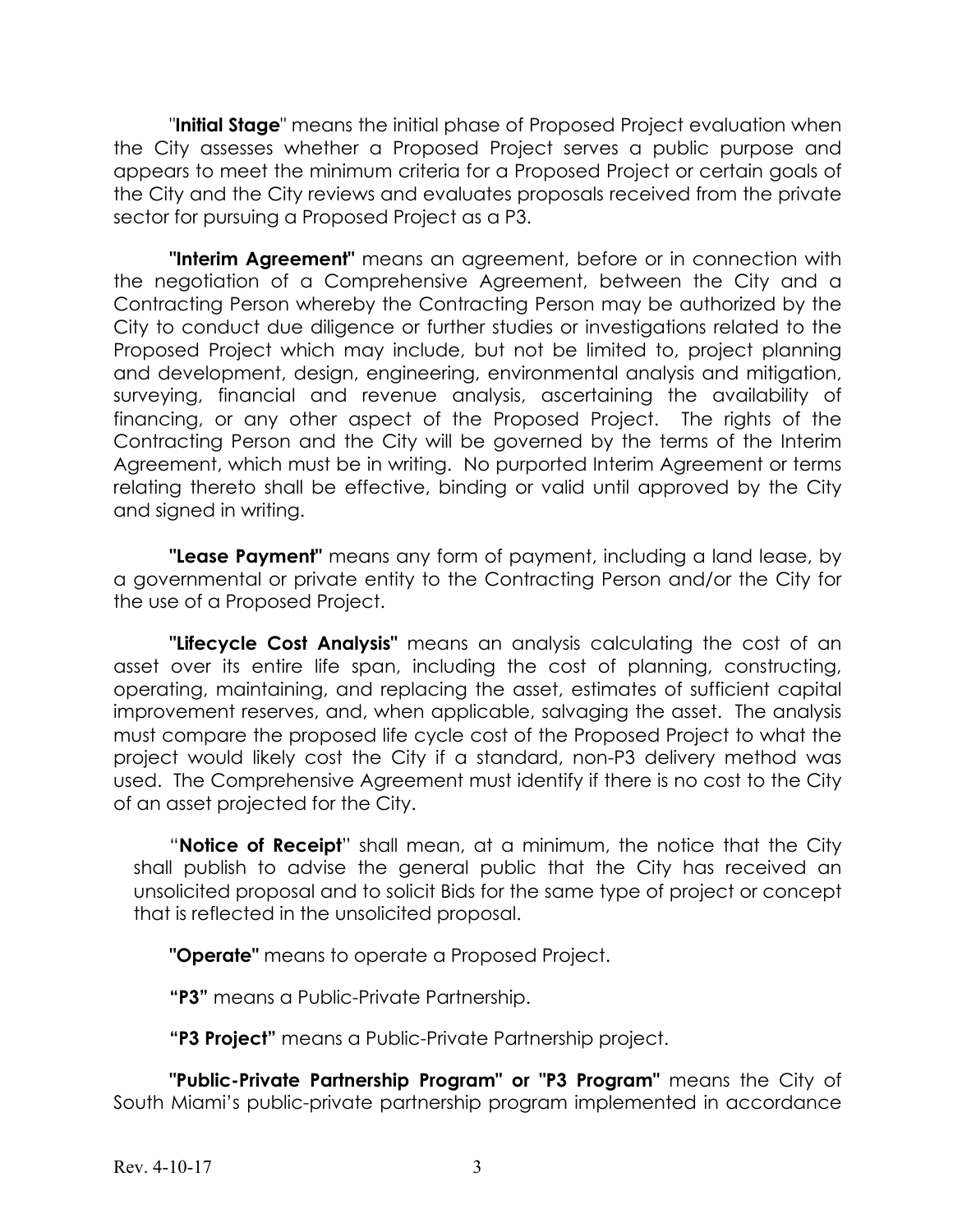with these Guidelines.

**"Private Entity"** means any individual person, corporation, general partnership, limited liability company, limited partnership, joint venture, business trust, public benefit corporation, nonprofit entity, or other business entity. A private entity includes a "Proposer" that submits an unsolicited proposal or a "Respondent" that submits a proposal in response to a Solicitation. "Private Entity" also means each individual entity participating in or comprising a Proposer's or Respondent's team.

**"Proposer"** means a Private Entity that submits or is considering submitting an unsolicited proposal. "Proposer" is the Private Entity with whom the City is expected to contract for a Proposed Project. If the Private Entity has not yet been formed, then "Proposer" shall mean all entities collectively who are known and intend at that time to participate on the Proposer's team.

### **"Proposed Project(s)"** means:

1. A facility or project fulfilling a public purpose or goal, including, but not limited to, any mass transit facility, vehicle parking facility, rail facility or project, fuel supply facility, medical or nursing care facility, recreational facility, sporting or cultural facility, public library, power generation facility, waste treatment facility, educational facility, civic facility or other building or facility that is used or will be used by a public educational institution, or any other public facility or infrastructure that is used or will be used by the public at large or in support of an accepted public purpose or activity;

2. An improvement, including equipment, of a building that will be principally used by a public entity or the public at large or that supports a service delivery system in the public sector;

3. A water, wastewater, or surface water management facility or other related infrastructure; or

4. Any other project the City designates as a Proposed Project.

Notwithstanding anything herein to the contrary, a Proposed Project may also include, in addition to the public facility or project, residential, retail, commercial, hospitality or other private, revenue generating facilities and uses as appropriate and necessary to achieve the public purposes intended for the Proposed Project on a cost model acceptable to the City.

**"Respondent"** means a Private Entity that submits a proposal in response to a Solicitation.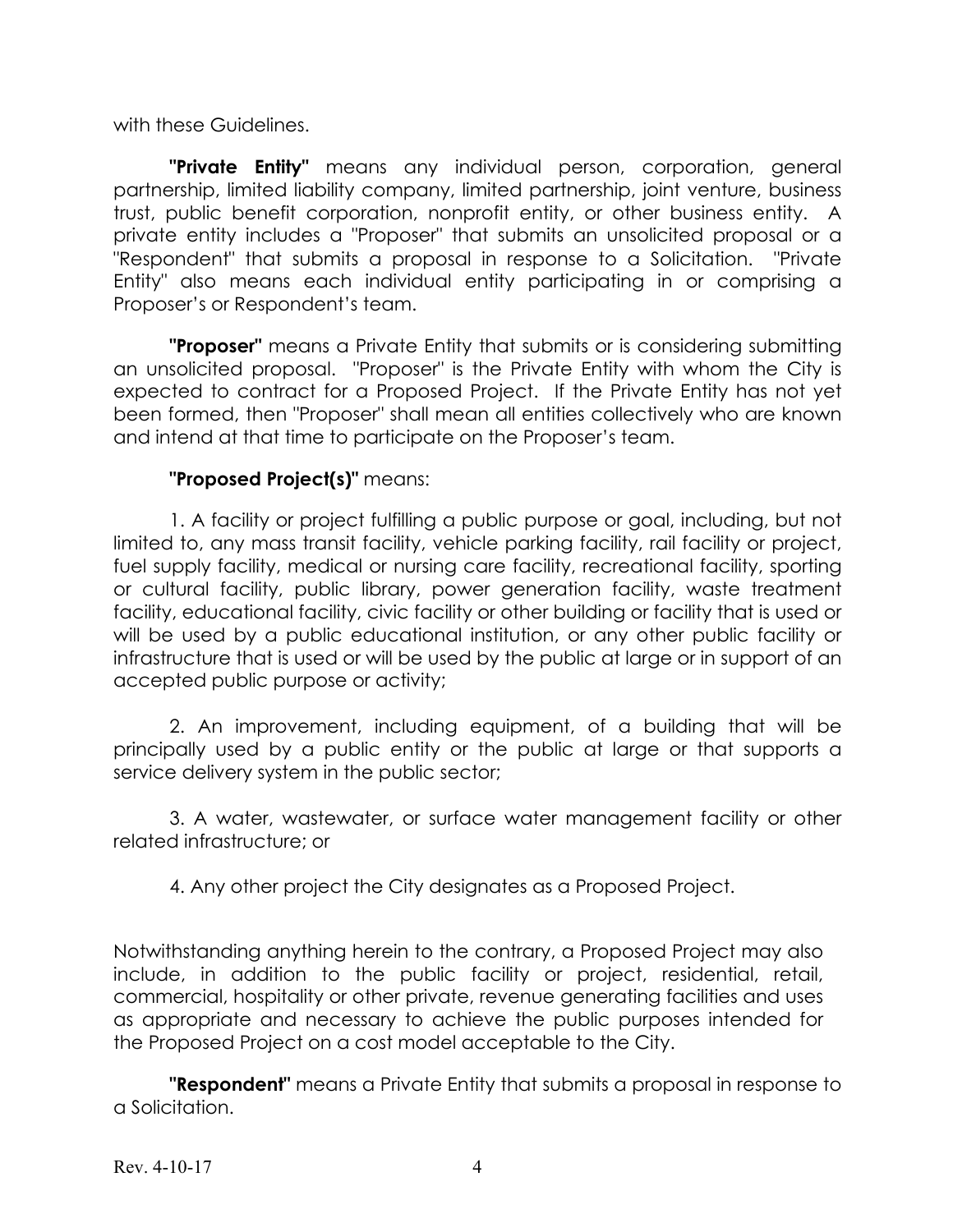**"Revenue"** means all revenue, income, earnings, Fees, Lease Payments, and/or other payments supporting the development or operation of a Proposed Project, including money received as a grant or otherwise from the federal government, a governmental entity, or any agency or instrumentality of the federal government or governmental entity in aid of the Proposed Project.

**"Solicitation"** means a written request for services issued by the City soliciting responses for a P3 project, including, but not limited to, business plans, expressions of interest, ideas, offers, proposals, qualifications, or any combination thereof.

# **III. UNSOLICITED PROPOSALS**

#### **A. General**

The City may publicize its needs and encourage interested parties to submit unsolicited proposals subject to the terms and conditions of the P3 Program. If any proposals are received without issuance of a Solicitation, the proposals may be treated as an unsolicited proposal and may be evaluated through the City's approved P3 Program. All unsolicited proposals shall only be sent to the City Manager and, upon the City Manager's receipt of an unsolicited proposal, the Cone of Silence shall commence.

The P3 Program is intended to create a process to guide the City's evaluation of potentially competing proposals from the private sector that offer solutions, private financing, innovations and efficiencies in support of the Proposed Project, allocate risk amongst the City and the Private Entity, and benefit the public.

#### **B. Content of Unsolicited Proposals**

# **1. General**

A Proposer submitting an unsolicited proposal requesting approval of a Proposed Project as a P3 project shall specifically identify all facilities, buildings, infrastructure and improvements included in the proposal. Although the City may have identified Development Opportunities, they are not exclusive and Private Entities are encouraged to submit proposals they believe are consistent with the City's goals.

Private Entities are urged to include in their proposal innovative financing methods, including the imposition of Fees or other forms of payments in lieu of or in addition to payments from the City. The P3 Program is a flexible development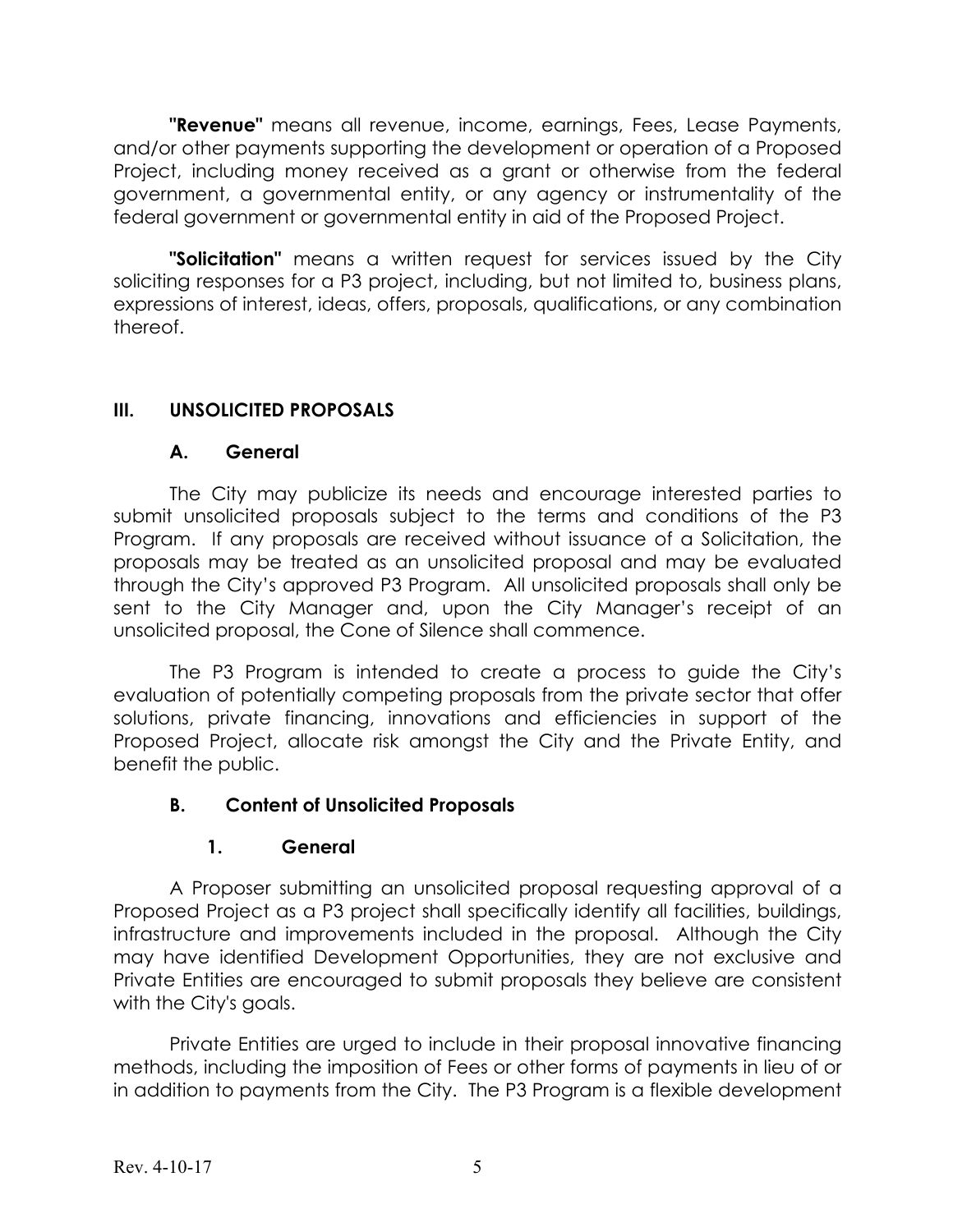tool allowing for the use of innovative financing techniques. Additionally, the Proposer can structure its role on the Proposed Project in a variety of ways, from designing the facility to undertaking its financing, construction, operation, maintenance, and management. Depending on the circumstances of the Proposed Project, the Proposer is encouraged to consider different types of public-private partnership structures to the extent appropriate for the project at issue and as allowed by law.

### **2. Summary of Content Requirements**

Unsolicited proposals should be prepared simply and economically. They shall provide a concise description of the Proposer's qualifications and capabilities to complete the Proposed Project and the benefits to be derived by the City from the Proposed Project. As described in more detail below, proposals must include:

(a) a description of the Proposed Project,

(b) a description of the method by which the Proposer plans to secure any necessary property interests required for the Proposed Project,

(c) Provide a conceptual plan that details how the Respondent intends to ensure an adequate level of commitment from potential finance providers, where relevant, for a timely and successful financial closing. Include a list of anticipated timelines and milestones to obtain financial commitments and to close on the financing of the project;

· If known, provide the names of the anticipated financiers (for example, banks, bonds, federal programs, life insurance companies, pension funds, private placements), their proposed involvement if available (in approximate percentage terms), how they were selected, and why they were preferred;

· Provide an explanation of the Respondent's contingency plans should there be a gap in the financing or should any potential finance provider not be in a position to provide its share of the financing;

·Provide the names of the funding sources for previous projects of a similar size as applicable.

(d) the name and address of the Proposers and the name of the project leader who may be contacted for additional information concerning the proposal,

(e) the sources of proposed Fees, Lease Payments, or other payments, the Proposer is anticipating, and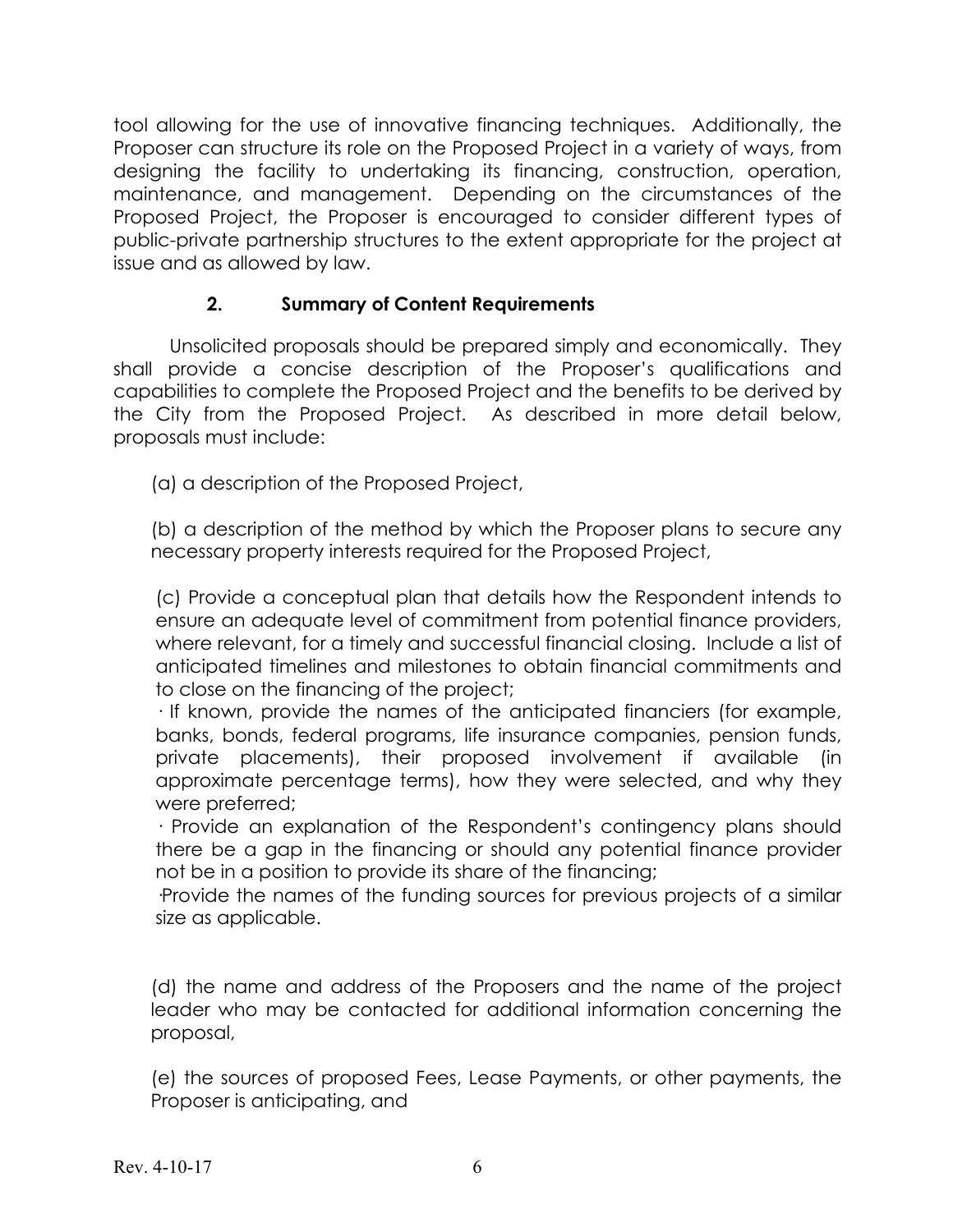(f) additional supplemental material or information that the City reasonably requests.

# **3. Format a. General**

Unsolicited proposals shall be submitted in the following format:

1. Pages shall be numbered and organized by paginated table of contents corresponding to the tabbed sections identified below.

- 2. The submittal shall be divided into tabbed sections as follows:
	- **TAB 1:** Executive Summary
	- **TAB 2:** All Private Entities associated with the Proposal
	- **TAB 3:** Qualifications, Experience and Financial Capacity
	- **TAB 4:** Proposal
	- **TAB 5: Project Analysis**
	- **TAB 6: Community Impact**
	- **TAB 7:** Miscellaneous
	- **TAB 8:** Addenda
- 3. The contents shall be printed on 3-hole punched  $8\frac{1}{2}$ " x 11" paper (except A/E drawings and renderings).
- 4. Drawings and renderings shall be printed no larger than 36" x 54".

5. Supplemental materials in alternate formats may be allowed to describe the proposal in more detail.

6. All submissions shall be addressed to: **City Clerk, City of South Miami, 6130 Sunset Dr., South Miami, Florida 33143**, in a sealed envelope marked as follows: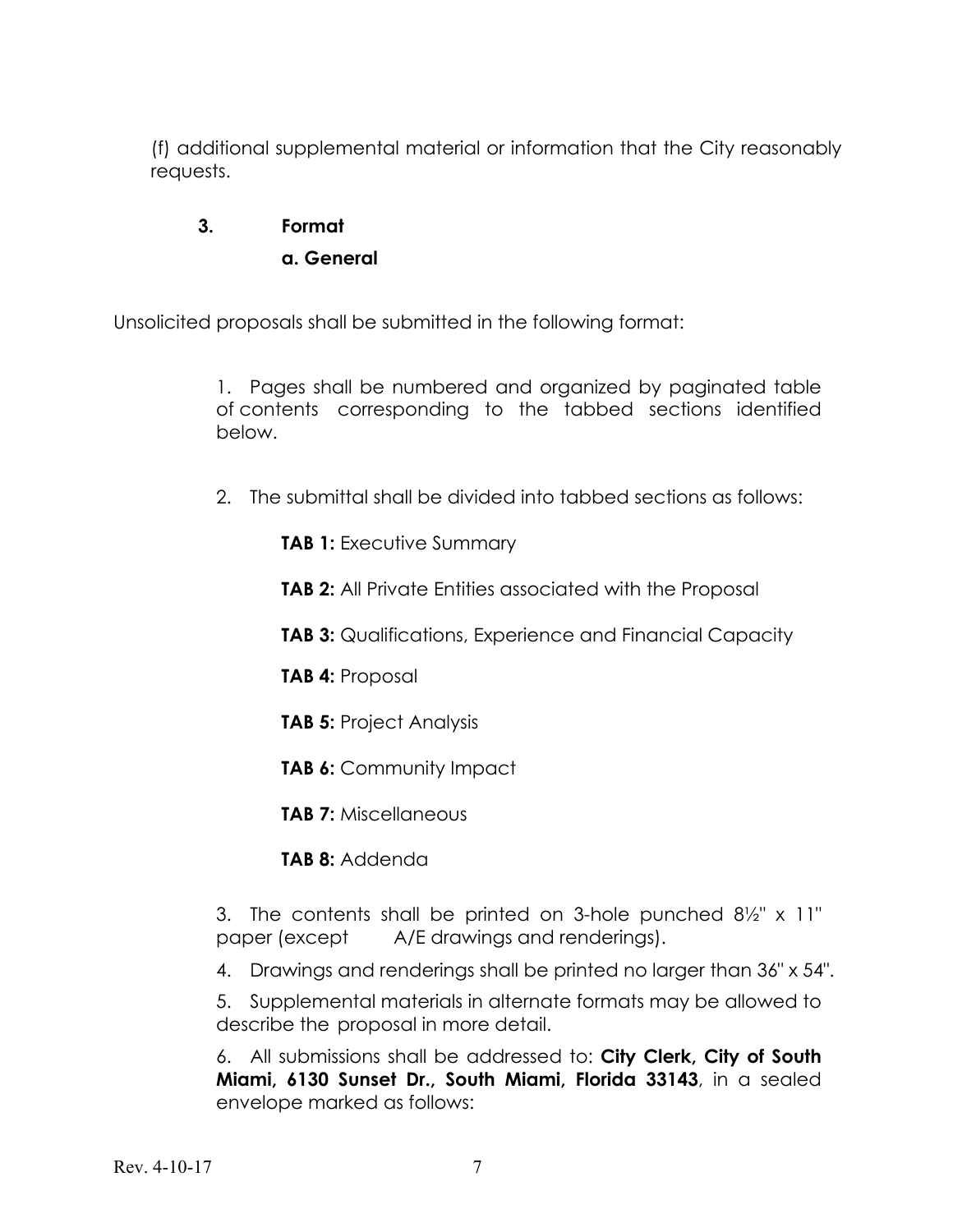Property ID (common name, address and folio numbers)

Proposer's Name

Mailing Address

Proposal Date

All submittals shall be in the format requested by this Section unless a waiver of any particular requirement or requirements is agreed to by the City.

#### **b. TAB 1 - Executive Summary**

Provide a cover letter, signed by an authorized representative of the Proposer, including the information detailed below:

- **i.** Identify the nature of the Proposed Project and the public benefit to be gained thereby.
- **ii.** Identify all Private Entities who will be directly involved in the Proposed Project by name, scope of services they will be providing to the project, address, email address, and telephone number;
- **iii.** Identify the principal(s) of each Private Entity who will be directly involved in the Proposed Project, including their title, mailing address, phone number, and email address;
- **iv.** Identify the person(s) in charge of negotiations with the City and decision making on behalf of the Proposer; and
- **v.** Identify any persons comprising the Proposer who may be disqualified from participation in any transaction arising from or in connection to the Proposed Project and the reasons therefor.

#### **c. TAB 2 - All Private Entities on the Proposer Team**

Provide a list of all Private Entities the Proposer intends to use as consultants, including legal counsel, marketing and public relations firms, real estate brokers, property management firms, property utilization analysts, public finance analysts, and government relations consultants and, for each one, include their company name, name of primary contact, title, address, telephone, and email address.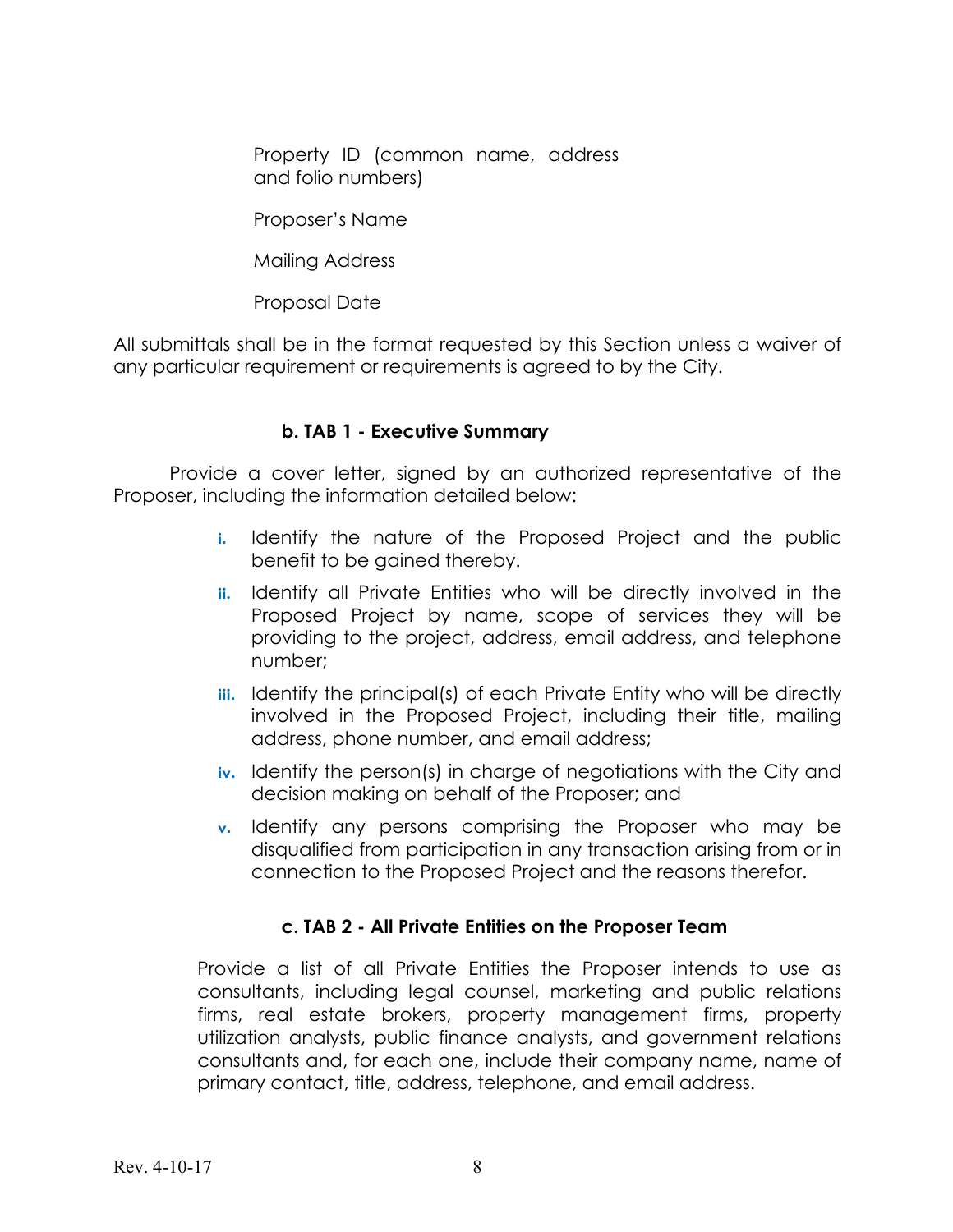#### **d. TAB 3 - Qualifications, Experience and Financial Capacity**

The Proposer must provide, as to each Private Entity and consultant participating on the Proposer, a statement of qualifications; and experience in projects of similar complexity, scope and scale to the Proposed Project. The unsolicited proposal must also describe, as to each Private Entity participating on the Proposer team, relevant experience with respect to other public-private partnership projects of any type.

#### **e. TAB 4 - Proposal**

The Proposer must provide:

- i. An overview of the Proposed Project.
- ii. Design concept renderings and a concept site plan and elevations that collectively illustrate the location, size, and context of the Proposed Project.
- iii. Summarize the preliminary programming of facilities, including, if any, the mix of uses, square footage(s), total parking spaces, parking allocations (specify if they are shared or exclusive), and types of parking (e.g. structured or surface).
- iv. Identify any known or suspected synergies and incompatibilities between the Proposed Project and any other existing, planned or contemplated public facility within the City or any neighboring city or affected jurisdiction and the manner in which the Proposer anticipates addressing same.
- v. Identify any additional terms or conditions to be included as part of the negotiation process.

#### **f. TAB 5 - Project Analysis**

This section of the unsolicited proposal should state the financial business aspects of the Proposed Project and should generally summarize why the unsolicited proposal offers the City value for money over the Proposed Project's life cycle as opposed to procuring the project using more traditional procurement methods, including the City funding the project itself.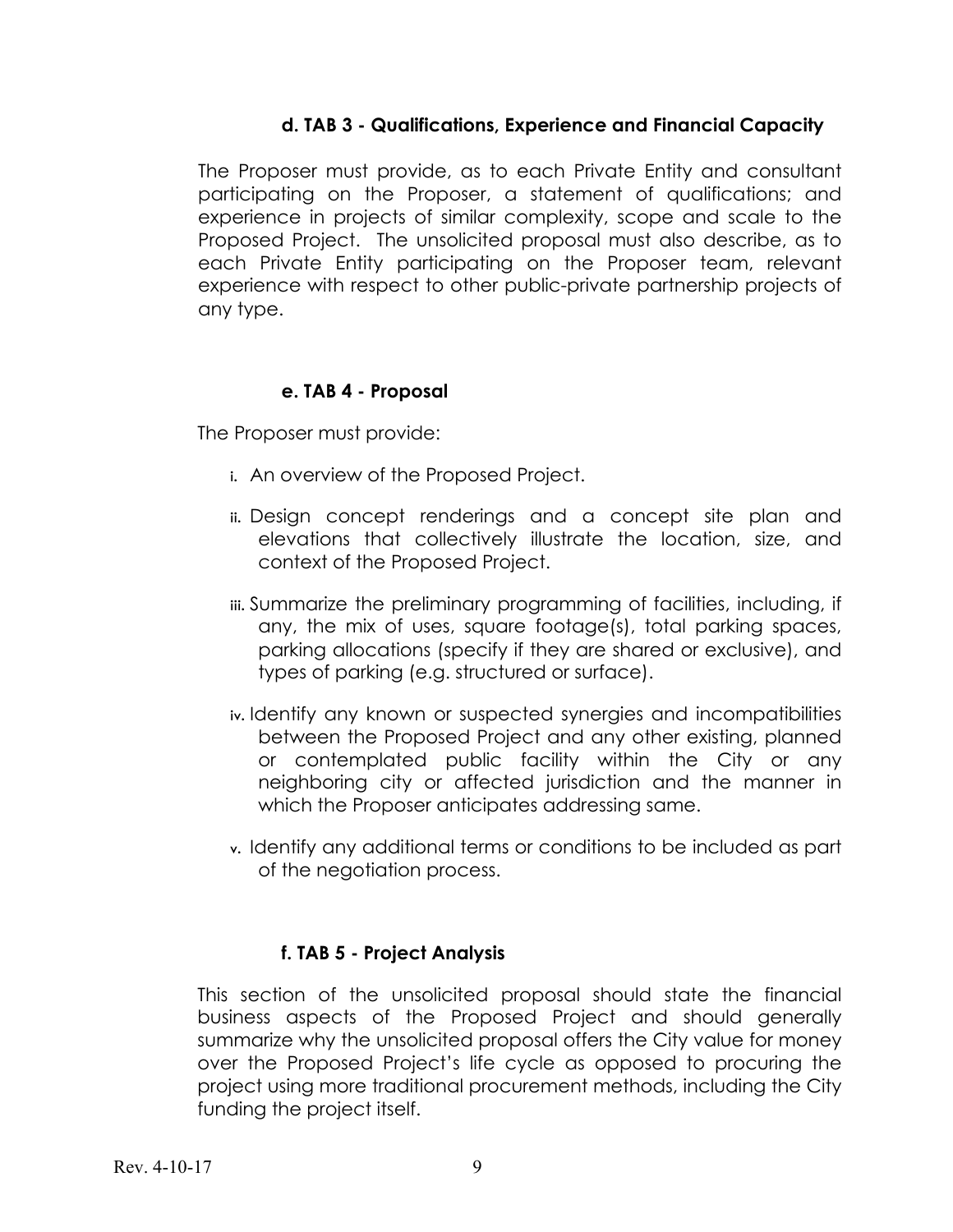# **g. TAB 6 - Community Impact**

- **i.** Identify all anticipated community benefits.
- **ii.** Identify all known stakeholders for the Proposed Project.
- **iii.** Discuss the Proposed Project's compatibility with existing and planned facilities.

### **h. TAB 7 - Miscellaneous**

Use this Section to present additional information supporting the proposal.

### **i. TAB 8 - Addenda**

Use this Section to present details of any item cited or referenced in the proposal.

# **C. Flexibility in Structure**

The City encourages creativity and flexibility in the structure of a Proposed Project where appropriate. By way of example, where appropriate and available, the City may contribute off-site parcels of real property to a Contracting Person in exchange for the Contracting Person to design, construct, finance, operate and maintain a Proposed Project. In such an event, the value of the Contracting Person's services to the Proposed Project are expected to be equal to or greater than the fair market value of the real property interest they seek to obtain. The City will exercise full and proper due diligence in the evaluation and selection of Proposed Projects, including those utilizing creative or flexible structures.

# **D. Request for Clarifications**

The City may request in writing, clarifications to any submission, including unsolicited proposals, which shall be promptly provided by the Proposer.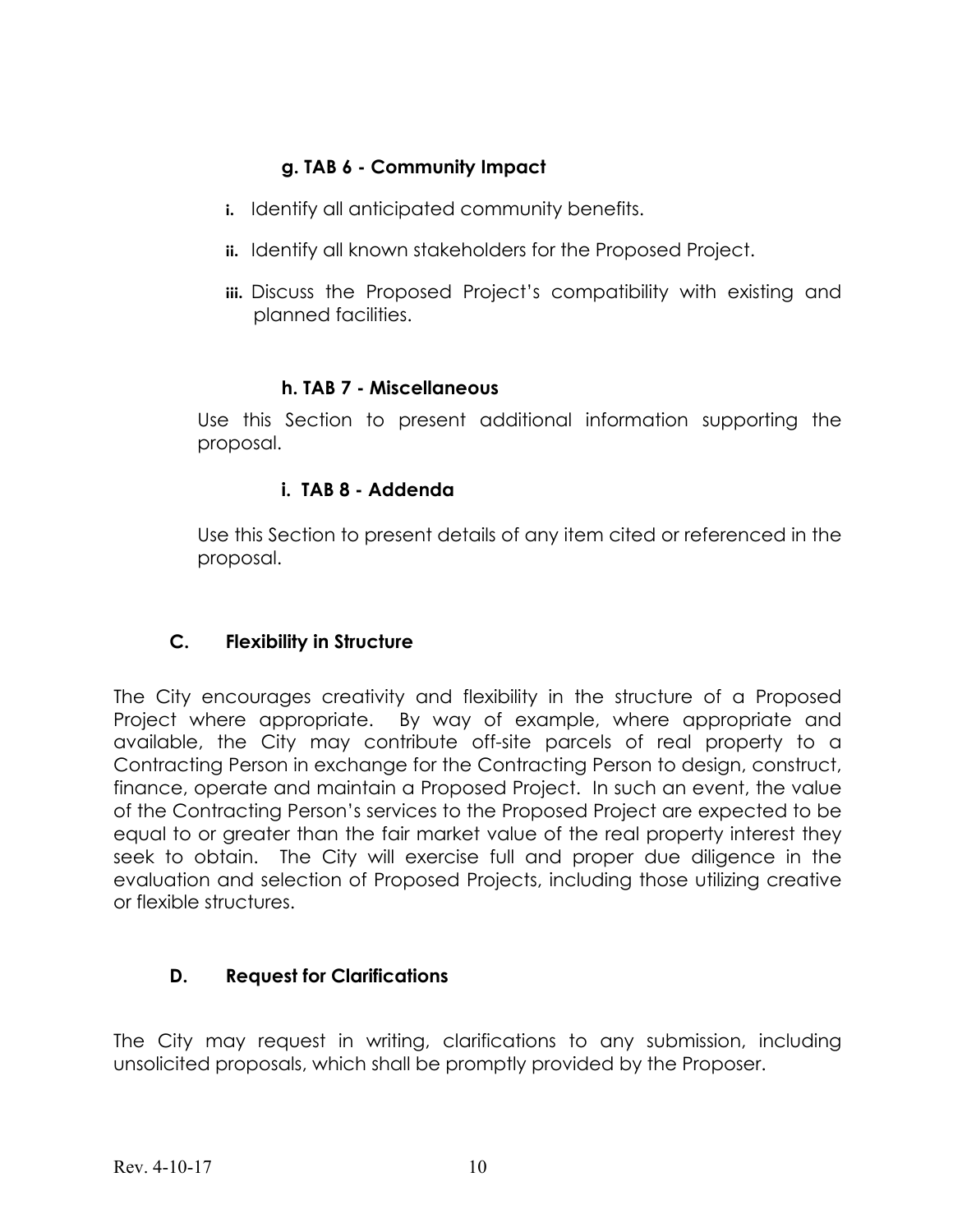# **E. Application Fee**

Contemporaneously with the submission of an unsolicited proposal, the Proposer shall pay an application fee to the City in the amount of Ten Thousand Dollars (\$10,000.00) to cover the costs of processing, reviewing and evaluating the proposal, including the fees and costs for private consultants to assist in the evaluation. The application fee is non-refundable and shall be delivered to the City Manager's Office. If extraordinary costs associated with the City's preliminary evaluation are encountered, the City may require additional fees from the Proposer.

# **F. Process for Submission and Evaluation**

The City shall provide deadlines for submission of certain requested information related to proposal or project evaluation. Failure to meet such deadlines may result in the rejection of the proposal.

The City shall not be liable for any costs incurred by the Private Entities in preparing, submitting or presenting an unsolicited proposal.

All unsolicited proposals must be organized in the manner outlined in these Guidelines and submitted with the applicable application fee defined herein. No page limitation is imposed, but brevity is appreciated. All proposals shall be submitted as one original, thirteen copies and one electronic copy (searchable PDF format on CD). The original copy containing original signatures shall be marked **ORIGINAL** on the cover letter.

Proposers may assert that some trade secrets, financial records, and proprietary or other confidential information in their unsolicited proposal are confidential information that they claim to be exempt from disclosure under applicable Florida public records laws. Such information may be included in the unsolicited proposal, but submitted in a separate, sealed binder, designated on the cover as **CONFIDENTIAL MATERIALS**. A proposer submitting materials claimed to be confidential shall include a cover letter listing all material designated as confidential and clearly mark each page of any material believed to be a trade secret or other confidential information/document in all capital letters and bold font as **CONFIDENTIAL MATERIALS**. If a document is not totally confidential but contains non-confidential and confidential information, the proposer shall provide a redacted copy of the document and an unredacted copy. In addition, the proposer shall prepare a list of all the documents claimed to be confidential or containing confidential information and on the next line under the description of each document the proposer shall cite the statutory provision that provides the basis for the proposer's claim that the document or a portion of the document is confidential and below the citation the proposer shall copy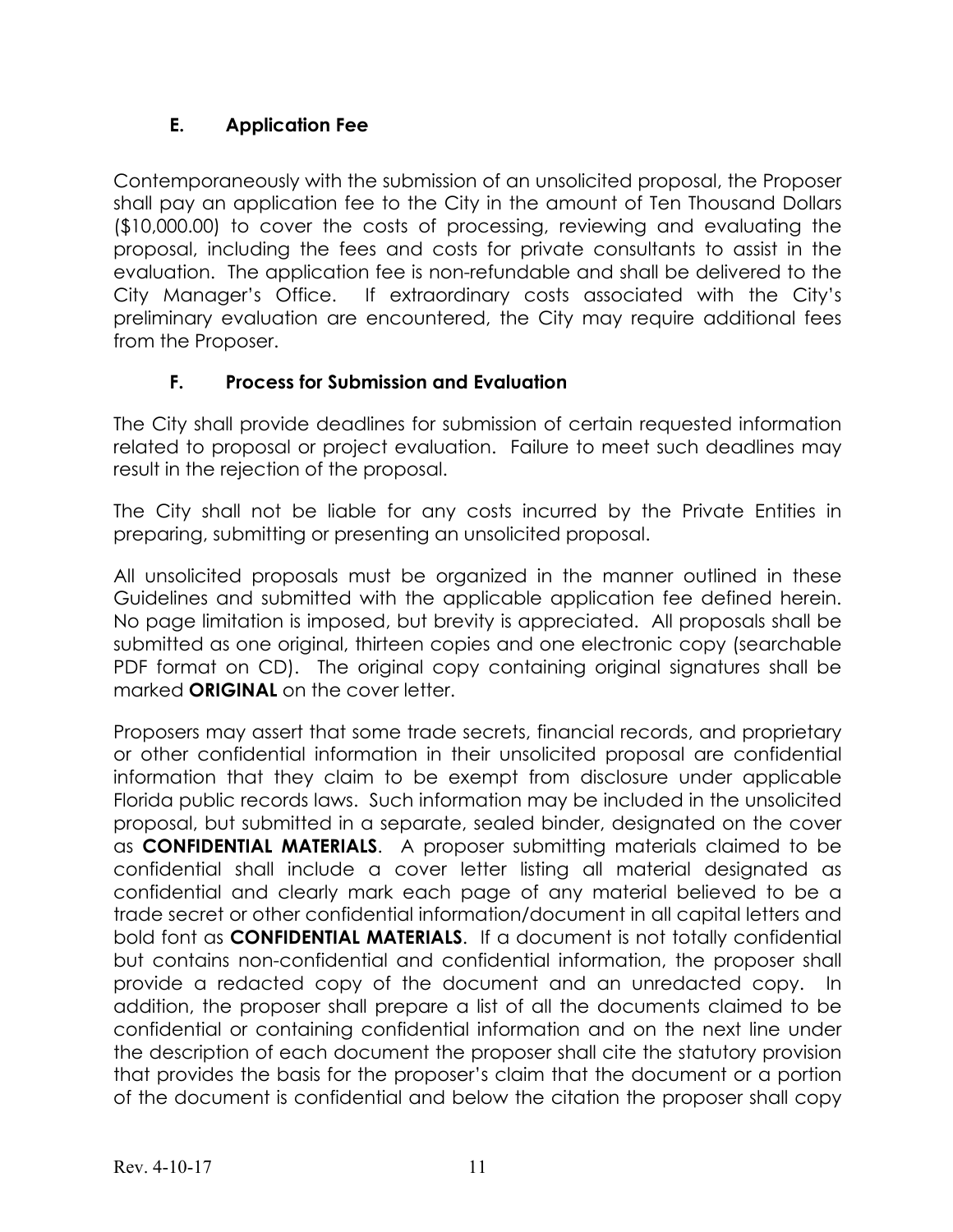and paste the applicable statutory provision (this listing requirement shall hereinafter be referred to as "properly list" or "properly listed" confidential document). The failure to properly list a confidential document or the failure to redact a confidential document that is only partially confidential shall result in the waiver of any claim that the document is confidential or that the unredacted document contains confidential information. If any person or entity requests that the City produce or disclose any of said purported confidential documents, the City will advise the Proposer and afford the Proposer an opportunity to protect its assertion that said confidential information is exempt from production. If Proposer fails to timely authorize the production of the information or document and/or fails to timely seek a protective order, and/or is unsuccessful in obtaining a protective order, the City will produce the requested information or document. The City shall not actively contest any request to disclose such alleged confidential information or document and the City cannot guarantee that the alleged confidential document or information may not be disclosed should it ultimately be determined not to be confidential under applicable Florida public records laws. The Proposer shall indemnify the City for any damages and costs the City may incur due to the Proposer's claim that its document or information is confidential. The City can only agree to advise the Proposer of such request and give the Proposer an opportunity, at Proposer's sole and exclusive cost, to defend the request for disclosure of the confidential information or document in a Court of competent jurisdiction or other applicable forum.

Only unsolicited proposals apparently complying with these Guidelines and containing information sufficient for meaningful evaluation will be considered. Within thirty days of receiving an unsolicited proposal, the City will preliminarily review it to determine whether to accept and recommend it for Initial Stage evaluation. After the City's Initial Stage evaluation, if the City wishes to continue considering the unsolicited proposal, it may, at its sole and exclusive option, either advertise its receipt of the unsolicited proposal ("Notice of Receipt") and solicit other proposals or conduct further evaluation of the unsolicited proposal before advertising for alternative and perhaps competitive bids.

Under either scenario, once the City decides to advertise for alternative and perhaps competitive bids, the manner and timing for said advertisement and competitive bidding process shall be in accordance with section IV of these Guidelines. At the conclusion of the competitive bidding period, the City will commence Initial Stage evaluation of any competing proposals timely submitted. Upon completion of Initial Stage evaluation of the proposal(s), the City may identify a short list of proposers/bidders with whom to continue the process. That process may require submission of a Detailed Proposal from the competitive proposers/bidders and, if not already required from the unsolicited Proposer, a Detailed Proposal may be required from them as well. At that point,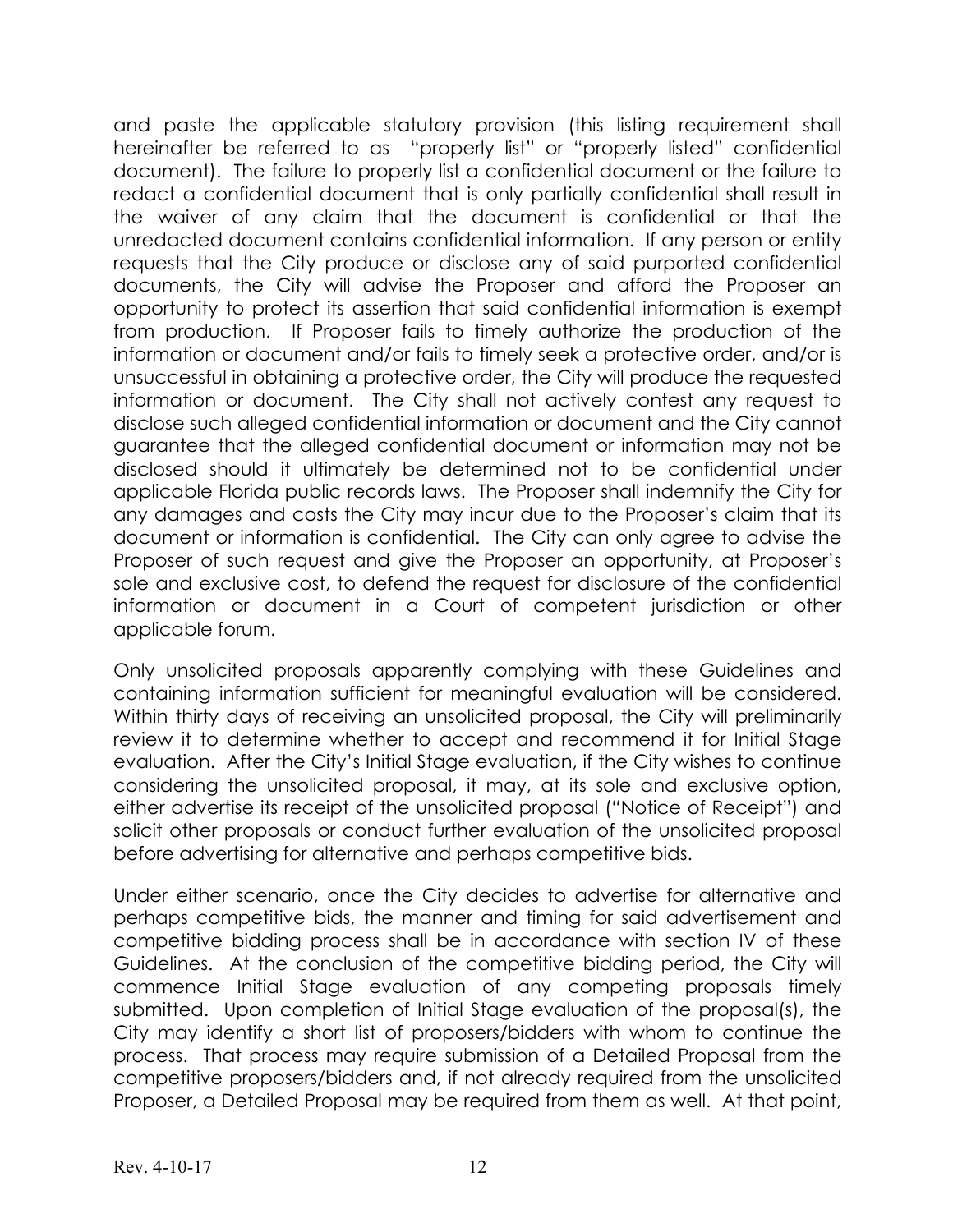the City may commence a Detailed Stage evaluation in accordance with Section V of these Guidelines.

### **IV. COMPETITIVE BIDDING**

If the City determines they are interested in further considering any unsolicited proposal, they shall publish public a Notice of Receipt of same and invite competing bids during a competitive bidding period. Said period shall be not less than twenty-one days and shall be of a duration the City shall specify in its sole and exclusive option, typically 120 days. The public Notice of Receipt shall minimally state the City has received an unsolicited proposal and will accept bids for the same type of project or concept. If more than one unsolicited proposal is received for the same or similar project or concept, only one public notice shall be required for the Proposed Project. At the City's sole and exclusive option, the public notice may provide more details to be required in responses thereto. The notice shall be posted on the City's website, published in the Florida Administrative Register and a newspaper of general circulation at least once a week for two weeks, and advertised in any other manner considered appropriate by the City to encourage competition and provide notice to Private Entities interested in submitting alternative and perhaps competing proposals. A copy of the notice will also be mailed to each local government reasonably identified as one who may be impacted by the Proposed Project. The City's Cone of Silence applies to each solicitation of competing bids and all respondents to the solicitation shall comply with the City's Cone of Silence.

Bidders submitting competitive bids in response to the notice shall comply with any other requirements specified in the notice and pay a bid application fee of \$20,000. The initial Proposer(s) shall also submit a bid in response to the notice providing such further details about the unsolicited proposal as may be required by the notice. The initial Proposer shall receive a credit for its initial unsolicited proposal application fee and shall thus only be required to pay an additional \$10,000 to submit its bid. The City may require additional fees from the Proposer(s) or Bidder(s), due to extraordinary costs associated with the City's evaluation.

After the public notification and bidding period has expired, the City may determine: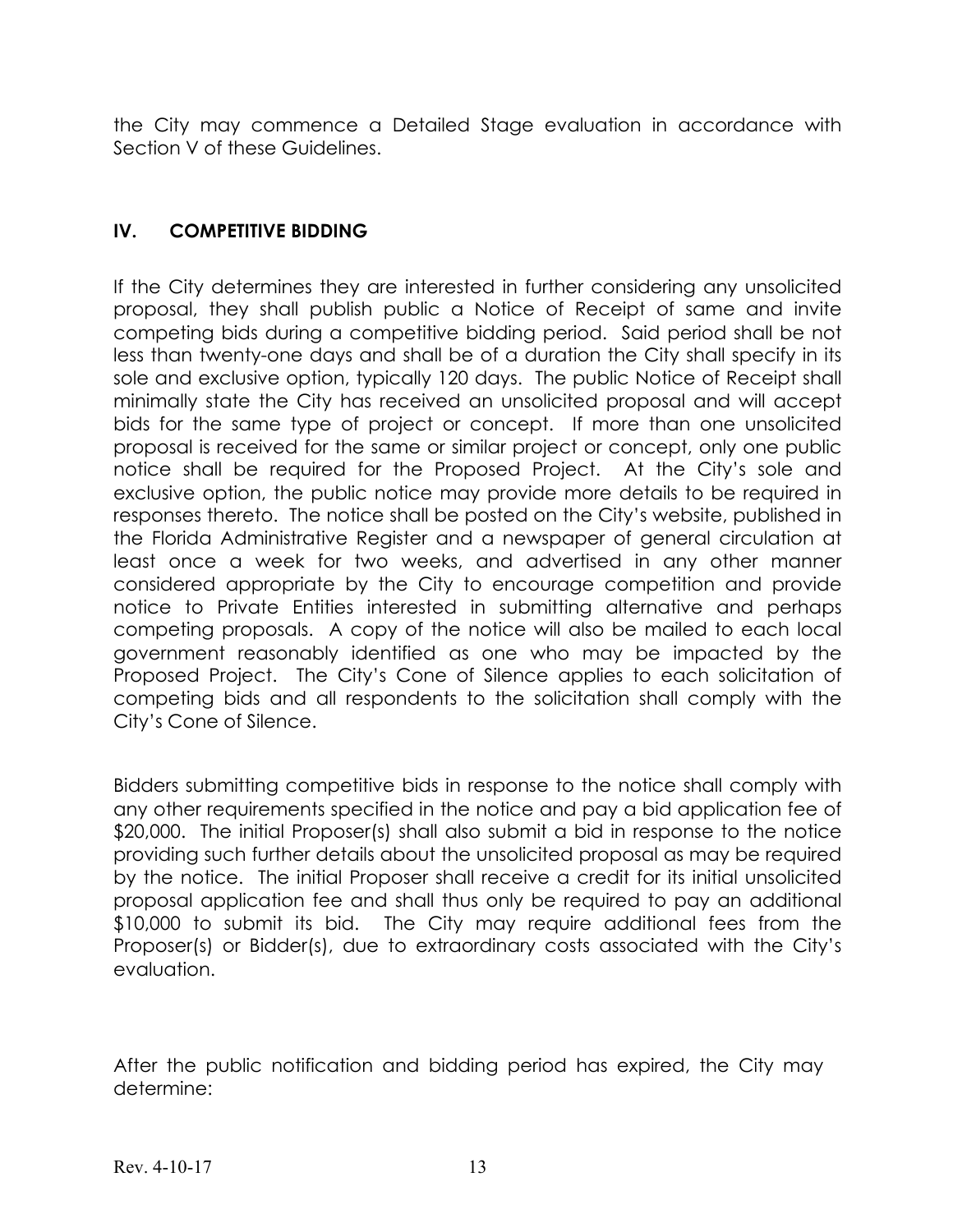- a. Not to proceed further with any proposal/bids;
- b. To proceed to the Detailed Stage of review with one of the original unsolicited proposals only and reject any other unsolicited proposals and competitive bids received by the City;
- c. To proceed to the Detailed Stage with a competing bid only and reject the unsolicited proposal(s) and other competitive bids; or
- d. To proceed to the Detailed Stage with any or all of the initial unsolicited proposal(s) and any or all of the competitive bids. In this event, the City shall rank the proposals and bids received in order of preference. In ranking the proposals/bids, the City may consider factors that include, but are not limited to, professional qualifications, general business terms, innovative design techniques or cost-reduction terms, and finance plans and any other factor determined by the City. Part of the ranking process, at the City's discretion, may require submission of a Detailed Proposal for evaluation by the City from every proposer and bidder whose proposals/bids the City may consider. The Detailed Proposals shall supplement the Initial Proposal and initial bid. Detailed Proposals shall comply with the requirements of Section V of these Guidelines.

# **V. DETAILED STAGE EVALUATION AND INTERVIEWS WITH BIDDERS**

Some Proposed Projects may require more details from prospective bidders or Proposers and more evaluation by the City. On those projects, the City may request a Detailed Stage Evaluation before awarding a contract. On projects for which the City has enough information from bidders/proposers in the Initial Proposal/Bid, the City may waive, or modify the Detailed Stage evaluation.

Each bidder and/or initial Proposer, invited to submit a Detailed Proposal or modified Detailed Proposal and participate in the Detailed Stage, shall pay a Detailed Proposal application fee of up to \$25,000, as determined by the City. The City may require additional fees from the Proposer or Bidder, if a supplemental payment is required due to extraordinary costs associated with the City's evaluation.

If the City requests a Detailed Stage evaluation, then the City may require the Proposer or bidder to provide any or all of the following information as part of a Detailed Proposal depending upon the Proposed Project's requirements or the information received thus far by the City in Initial Proposals or responses to Solicitations or Bids or other information as requested by the City: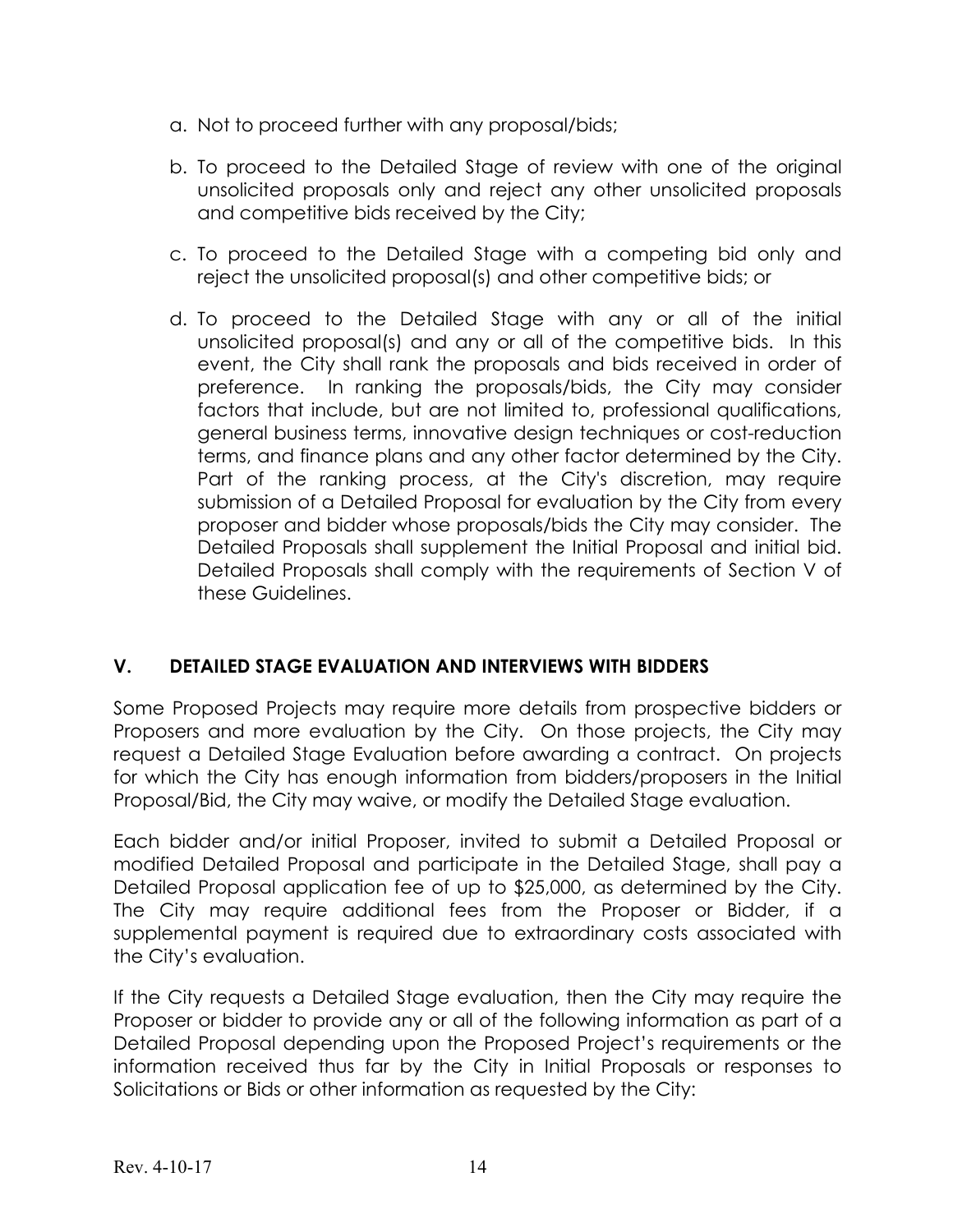1. A Lifecycle Cost Analysis specifying methodology and assumptions supporting same and the proposed start date of construction; anticipated roles of all parties; the source and amount of all equity, debt, and other financing mechanisms funding the design, construction, operations and maintenance of the Proposed Project; and a schedule of anticipated revenues and costs during project operations and the manner in which said costs would be funded and revenues distributed. The Lifecycle Cost Analysis shall include a detailed analysis of the projected rate and amount of return, expected useful life of the facility, and estimated annual operating and maintenance expenses.

2. Detailed analysis of the financial feasibility of the Proposed Project, including its impact on similar facilities operated or planned by the City or neighboring jurisdictions and include a detailed description of any financing plan for the project, comparing that plan with financing alternatives available to the City, and all underlying data and assumptions supporting any conclusions reached in the analysis of the financing plan proposed for the Proposed Project. The analysis shall also include any feasibility studies that support assumptions about project usage, revenue and costs.

3. For each Private Entity participating on the Proposer team, provide a statement listing all prior projects and clients' names and contact information for the past five years. If any Private Entity has worked on more than ten projects during this period, it may limit its prior project list to ten most relevant projects, but shall include first, all projects similar in scope and size to the Proposed Project; second, all other public/private partnerships and, finally, as many of its other most recent projects as possible. For each project identified, provide at least the following information:

- a. Client and Project Identification:
	- i. Client's name, project name and project location;
	- ii. Primary contact name, address, telephone and fax numbers, and e-mail address of the client;
	- iii. The role of the Private Entity in the project; and

iv. Project description, including year completed, type, size, unit mix and major tenants and their percentage of space plan allocation.

b. Identify the cumulative dollar amount of the Private Entity's involvement and type of involvement, including changes, and a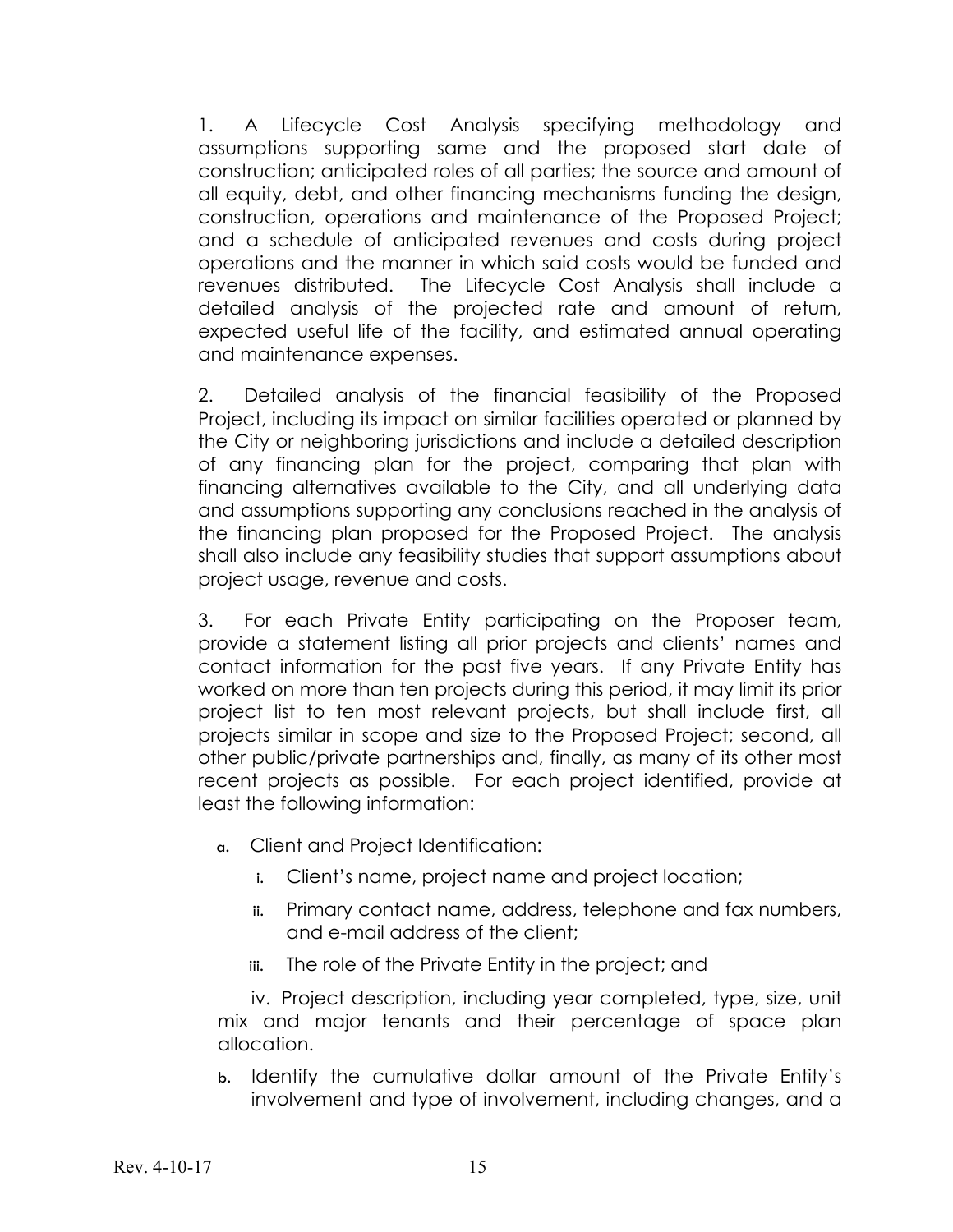brief explanation of the financial structure used to finance the project; and

c. Describe the extent of public involvement in each of the public private partnership projects.

The Detailed Proposal shall also identify the Bidder/Proposer's financial capacity to develop and operate the Proposed Project as proposed, by specifying the source and amount of equity and debt capital the Proposer intends to access to deliver the Proposed Project in a compliant and timely manner. Each Bid/proposal must state the name of each identified investor and lender on the Proposed Project.

The Bidder/Proposer must identify its bonding capacity, insurance limits and any factor impacting the ability to complete the Proposed Project in a timely and professional manner;

4. Describe the plan for the design, construction, financing, operation and maintenance of the Proposed Project, including the anticipated schedule of funds to be paid to the Proposer during the project's life cycle and any anticipated performance-based conditions on said payments and the manner of measuring same.

5. Describe the type and amount of Fees, Lease Payments, and other payments anticipated over the term of any applicable Interim or Comprehensive Agreement and the methodology and circumstances for changes to same over time.

6. Identify all necessary permits and approvals to be obtained for the Proposed Project and how long the Proposer anticipates it taking to secure same.

7. Identify the anticipated duration of design and construction, listing major milestones for each phase and giving corresponding anticipated dates for same. Also identify the anticipated duration during which the Bidder/Proposer will operate and maintain the facility and the nature of project ownership at all stages of the project from inception to expiration of the Comprehensive Agreement.

8. To the greatest extent possible, the Bidder/Proposer must describe the operational and management plan for the Proposed Project; other circumstances that will increase the viability of the Proposed Project; adjacent uses and emerging projects that could impact the value or influence the use of the Proposed Project; connections to public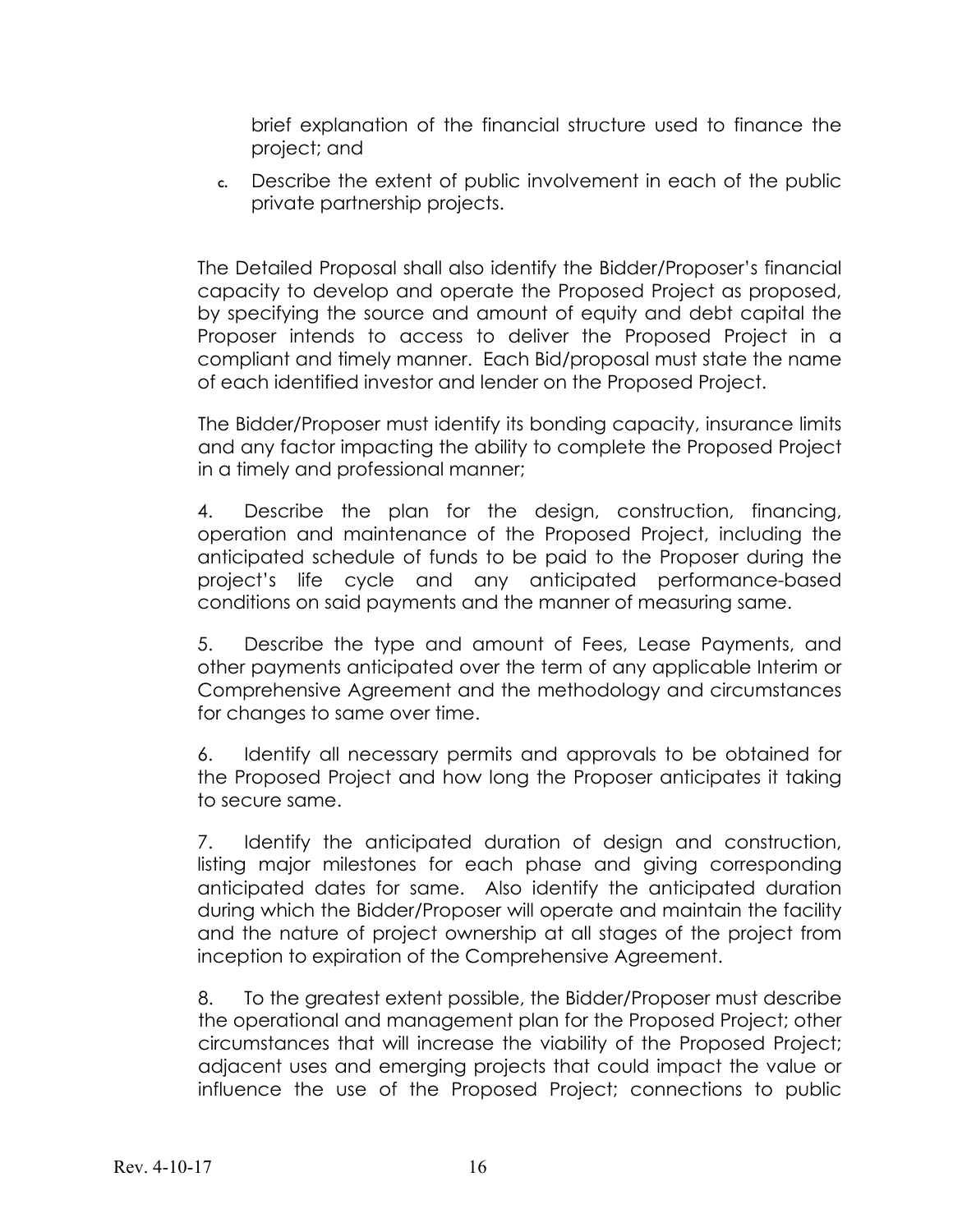transportation; availability and existing capacity of public infrastructure and required extensions or improvements; any assumptions the Bidder/Proposer is making to support any of the representations contained in the proposal and the source of information giving rise to each assumption; the means for adding capacity to the Proposed Project; and the means for ensuring additional costs or service disruptions will not be imposed on the public in the event of material default or cancellation of any Comprehensive Agreement.

9. Identify the sources and amount of debt and equity to be used to capitalize the Proposed Project and the relationships of the funding sources to the project (e.g., outside lender, parent company, institutional lender, private placement funding, etc.).

10. Identify the sources and anticipated amounts of working capital to cover design, construction and operating costs and to adequately maintain the facility or services from the start-up through completion of the project as defined by the Proposal.

11. Identify any parcels of land that must be acquired for the Proposed Project, the anticipated means for acquiring same and all projected costs, both hard and soft, necessary to acquire same. Also specify the anticipated timing for acquisition.

12. Identify all assumptions underlying the proposal.

13. Indicate opportunities that exist for increasing cost savings beyond the initial proposed financial plan.

14. Outline the financial penalties, if any, that would result should the Bidder/Proposer fail to meet certain identified performance standards and milestones.

15. Identify any work required from or otherwise to be performed by the City.

16. Identify any restrictions on the City's use of the Proposed Project.

17. Identify any federal, state or local resources or commitment the Bidder/Proposer contemplates requesting for the Proposed Project.

18. Identify any special use of technology or innovations and efficiencies in project design, construction, operations and/or maintenance.

19. Identify all impacts on the City's debt burden.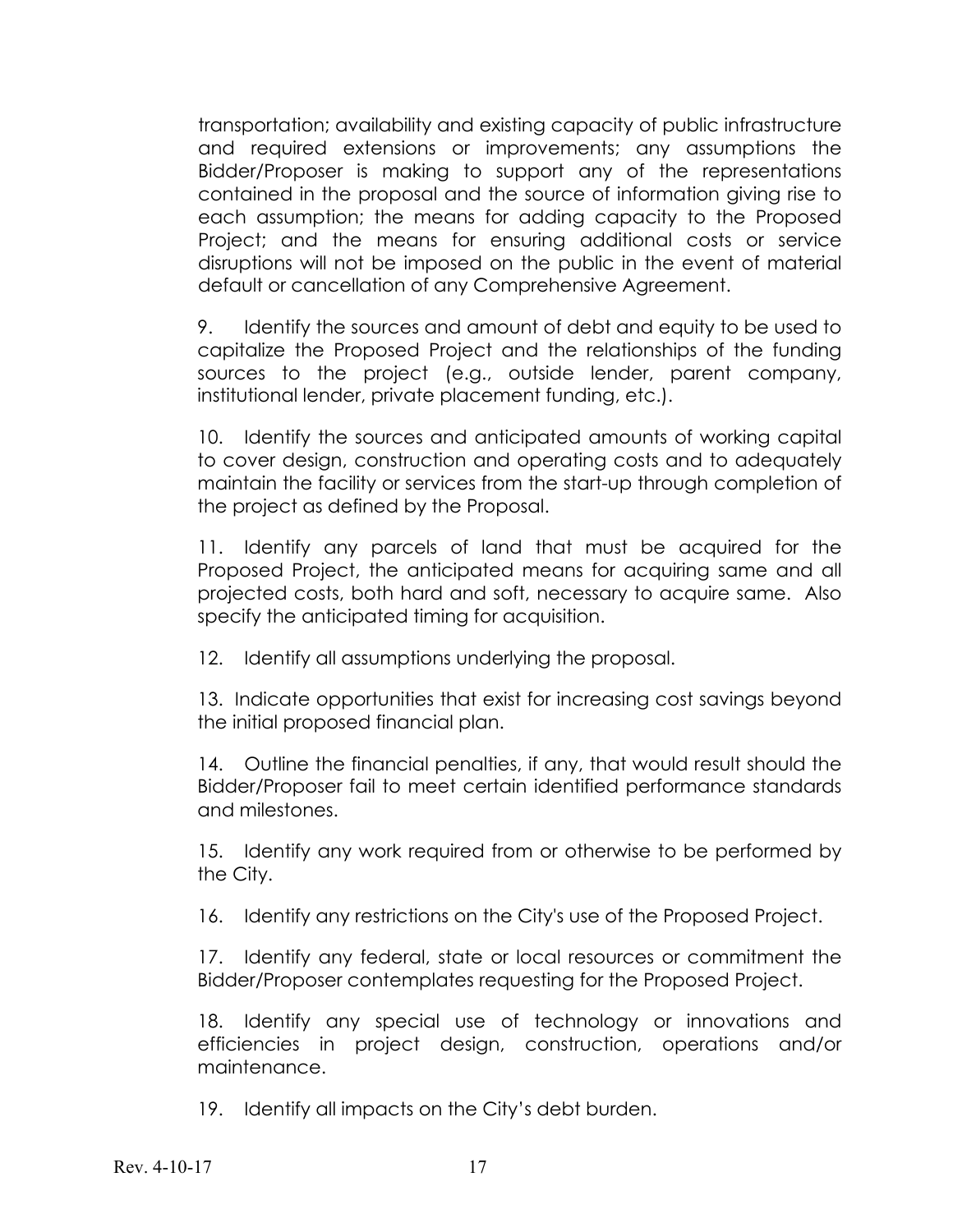20. State the estimated project cost to the City over the Proposed Project's life cycle.

21. Identify the ratio of debt to equity in the Proposer's financing plan and discuss the stability and terms of loans and investments.

22. Project the number and value of subcontracts generated for area subcontractors and/or small or minority business enterprises.

23. Identify any anticipated adverse social, economic, environmental and transportation impacts of the Proposed Project measured against the City's comprehensive plan and any applicable ordinances. Specify the strategies or actions to mitigate known adverse impacts of the Proposed Project. Indicate if necessary environmental assessments have been completed.

24. Any information identified in the Initial Proposal that was deferred to the Detailed Proposal or which the City has identified as needing further development or assessment.

25. Design criteria anticipated for the Proposed Project as may be requested by the City, including, but not limited to, finishes for the structure and materials and details of LEED compliance.

26. Additional material and information as the City deems appropriate.

# **VI. RESPONSES TO CITY SOLICITATIONS**

Responses to Solicitations shall comply with all requirements of the soliciting document (Notice of Receipt) and any applicable laws, statutes, rules, regulations, guidelines, and ordinances pertaining thereto.

# **VII. INTERIM AND COMPREHENSIVE AGREEMENTS**

#### **A. General**

Before entering into the negotiation of an Interim or Comprehensive Agreement, the City will designate specific City staff and consultants to review and negotiate appropriate terms. The terms to be negotiated shall include, but not be limited to, the scope, design, amenities, total cost, and duration of the Proposed Project. Terms will also include the City's review, approval and control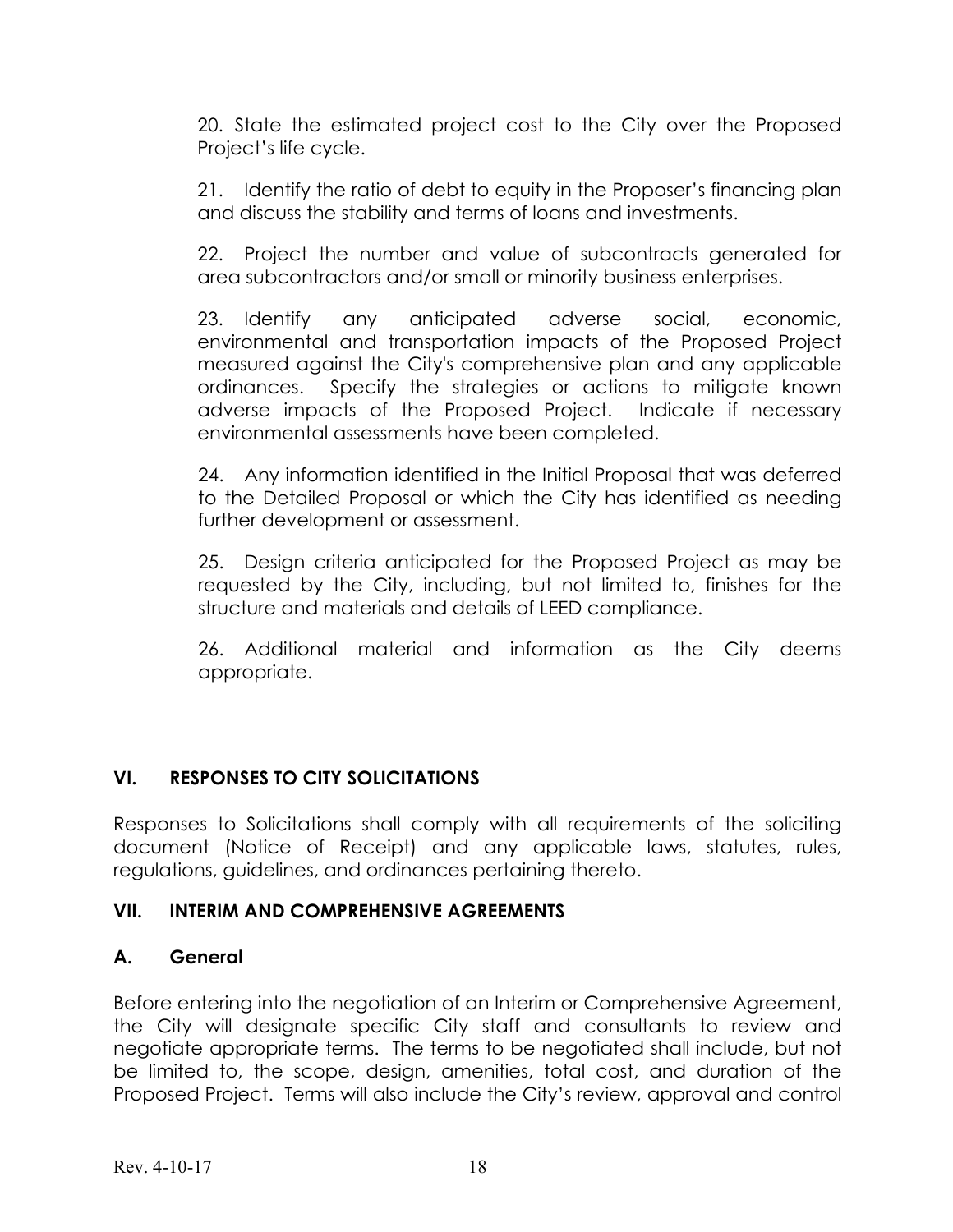of project design and performance standards for construction, operations and maintenance, for which compensation to the Proposer may be adjusted should the performance standards not be met. Terms will also include the City's right to inspect construction, operations and maintenance as well as the records relating to the cost of such operations; periodic financial reporting by the Contracting Person of project financial performance; events of default and the parties' rights and responsibilities in the event of same; fees, Lease Payments or service payments to be paid under the agreement; and any other terms the City deems appropriate for the Proposed Project. Timelines for the negotiation with the Proposer or bidder will be developed consistent with the scope and timing of the Proposed Project.

Any Interim or Comprehensive Agreement shall define the rights and obligations of the City and the Contracting Person with regard to the Proposed Project. Prior to entering into a Comprehensive Agreement, an Interim Agreement may be entered into that permits a Bidder/Proposer or other Private Entity to perform activities, which may be compensable, related to the Proposed Project, usually in the nature of continued due diligence activities to inform the ultimate decision maker about the project's feasibility. The Interim Agreement is a discretionary step, not necessary in all cases, but available should the City determine more investigation or due diligence is necessary about the Proposed Project before entering into a Comprehensive Agreement. The City shall not be bound to enter into a Comprehensive Agreement merely because it entered into an Interim Agreement. However, prior to developing or operating the Proposed Project, the Bidder/Proposer shall enter into a Comprehensive Agreement with the City.

Any changes in the terms of an Interim or Comprehensive Agreement, as may be agreed upon in writing by the parties from time to time, and in order to be enforceable shall be added to the Interim or Comprehensive Agreement only by written amendment. Verbal changes shall not be enforceable against the City. No act or omission or verbal representation or statement shall be treated as an expressed or implied waiver of this requirement and all waivers shall be in writing signed by the party who is alleged to have waived any of the terms and/or conditions of the Agreement. The requirements of this paragraph in particular, shall not be modified, amended or waived except in writing signed by both parties. A Comprehensive Agreement may provide for the development or operation of separate phases or segments of a Proposed Project. Parties submitting bids/proposals understand that representations, information and data supplied in support of, or in connection with, bids/proposals play a critical role in the competitive evaluation process and the ultimate selection of a bid/proposal by the City. Accordingly, as part of the Comprehensive Agreement, the Bidder/Proposer and its team members shall certify that all material representations, information and data provided in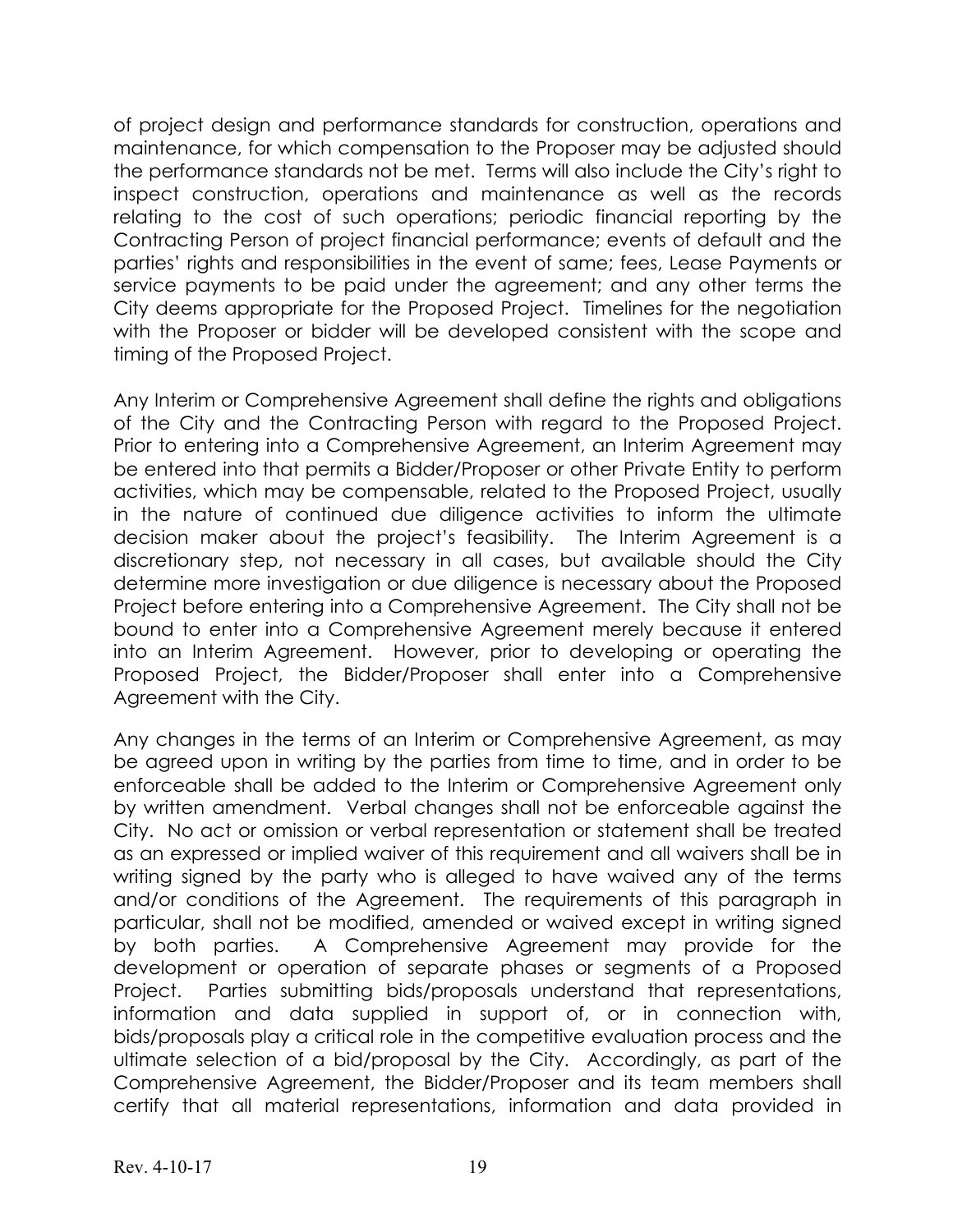support of or in connection with a proposal are true and correct. Such certifications shall be made by the Bidder/Proposer's authorized representative who shall be an individual who has knowledge of the information provided in the proposal. If material changes occur with respect to any representations, information and data provided for the proposal, the Bidder/Proposer shall immediately notify the City of same in writing. Notwithstanding any language contained within the Interim or Comprehensive Agreement, any violation of this Section shall give the City the right to terminate the Agreement, withhold payment, if any is due, and seek any other remedy available under the law.

Before awarding a Comprehensive Agreement, the City shall hold a public hearing on the proposal to be awarded. The City may also make available to the public any proposed Comprehensive Agreement before accepting same by posting the Agreement on the City's website or by any other manner considered appropriate by the City to provide notice to the public.

The City reserves the right at all times to reject any or all bids/proposals at any time before signing a Comprehensive Agreement for any reason and may decline to pursue the Proposed Project. In the latter event, the City may accept new proposals for the Proposed Project should the City choose to restart the process at a later date. Discussions between the City and Private Entities about needed infrastructure, improvements, or services shall not limit the ability of the City to later decide to use standard procurement procedures to meet its infrastructure needs, whether the project will be a public/private partnership or not.

#### **B. Interim Agreements**

The scope of an Interim Agreement may include, but not be limited to:

- **1.** Project planning and development;
- **2.** Design and engineering;
- **3.** Environmental analysis and mitigation;
- **4.** Surveying;
- **5.** Ascertaining the availability of financing for the Proposed Project:
- **6.** Geotechnical investigation of subsurface conditions at the Proposed Project site;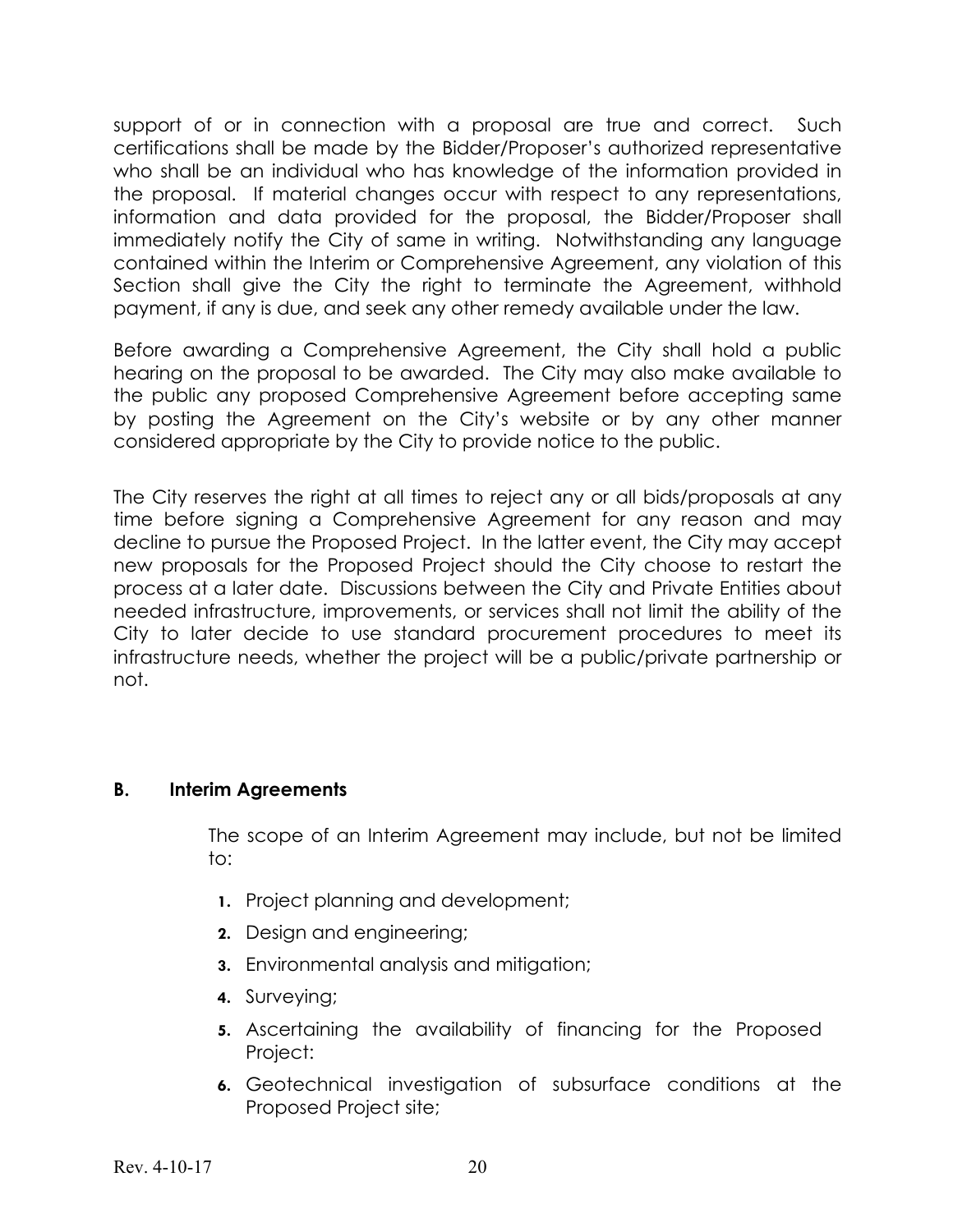- **7.** Setting the timing of the negotiation of the Comprehensive Agreement; and
- **8.** Any other provisions related to any aspect of the development or operation of a Proposed Project that the parties deem appropriate prior to executing a Comprehensive Agreement.

The terms of compensation to the Bidder/Proposer, if any, under an Interim Agreement shall be negotiated and specifically referenced in the Interim Agreement.

### **C. Comprehensive Agreements**

The Commission must approve any Comprehensive Agreement entered into pursuant to the P3 Program between the City and a Contracting Person before said agreement becomes enforceable. The City shall accept no liability for development or operation of a Proposed Project before entering into a Comprehensive Agreement. Each Comprehensive Agreement shall define the rights and obligations of the City and the Contracting Person regarding the Proposed Project. The terms of the Comprehensive Agreement shall be tailored to address the specific Proposed Project and may include, but not be limited to:

- **1.** The delivery of security, including performance and payment bonds, letters of credit and other security in connection with, but not limited to, any acquisition, design, construction, improvement, renovation, expansion, equipping, maintenance, or operation of the Proposed Project;
- **2.** The City's review and approval of the design of the Proposed Project;
- **3.** The rights of the City to inspect the construction, operation and maintenance of the Proposed Project to ensure compliance with specified performance standards and adjustments in the compensation to be paid to the Contracting Person and/or liquidated damages due from the Contracting Person should they fail to meet specified performance standards and/or deadlines;
- **4.** The maintenance of insurance policies reasonably sufficient to ensure coverage of all aspects of the Proposed Project, including design, construction and operations;
- **5.** The services to be provided by the City and the terms of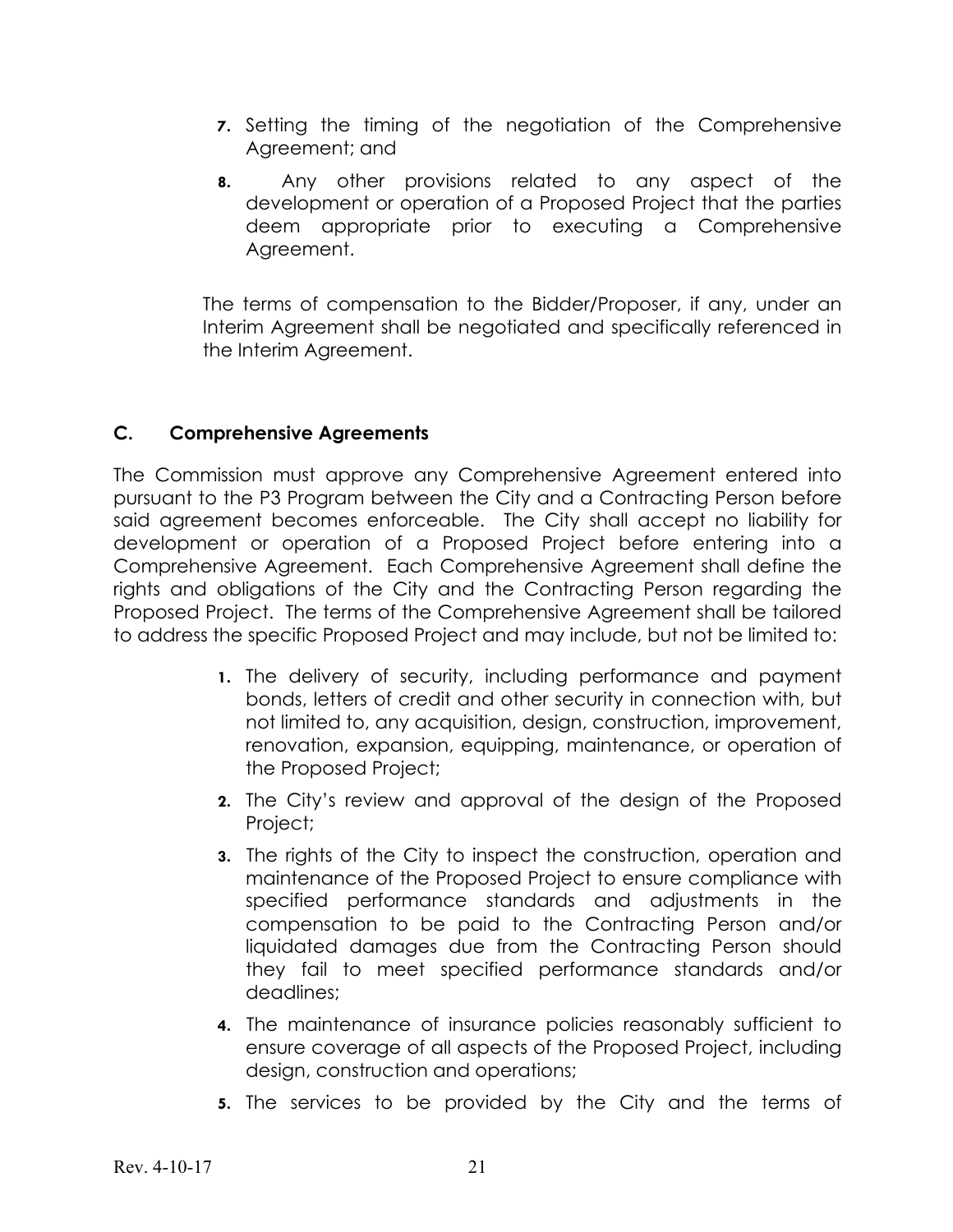compensation due the City for same;

- **6.** The policy and procedures that will govern the rights and responsibilities of the parties if the Comprehensive Agreement is terminated or there is a material default by the Contracting Person, including the conditions governing assumption of the duties and responsibilities of the Contracting Person by the City and the transfer or purchase of property or other interests of the Contracting Person by the City;
- **7.** The terms under which the Proposer will file, with the City, financial statements pertaining to the Qualified Project prepared in accordance with generally accepted accounting principles on a periodic basis but not less than annually;
- **8.** A schedule of Fees or Lease Payments and circumstances for, and method of calculating, anticipated adjustments to same over the project life cycle;
- **9.** The mechanism by which Fees, Lease Payments, or payments, if any, may be established from time to time upon agreement of the parties. Any payments or fees shall be set at a level that are the same for all persons using the facility under like conditions and that will not materially discourage use of the Proposed Project;
- **10.** Service or concession contracts:
- **11.** Classifications according to reasonable categories for assessment of Fees;
- **12.** The terms and conditions under which the City will contribute financial resources, if required for the Proposed Project;
- **13.** The terms and conditions under which existing site conditions will be assessed and deficiencies therein addressed, including identification of the responsible party for conducting the assessment and taking necessary remedial action;
- **14.** The terms and conditions under which capacity for the Proposed Project may be increased or enlarged;
- **15.** A periodic reporting procedure incorporating a description of the impact of the Proposed Project, financially and socially, on the City; and
- **16.** Other requirements of the P3 Program or applicable law or that the City deems appropriate.

With respect to the construction component of the Proposed Project, the City generally anticipates addressing the following in the Comprehensive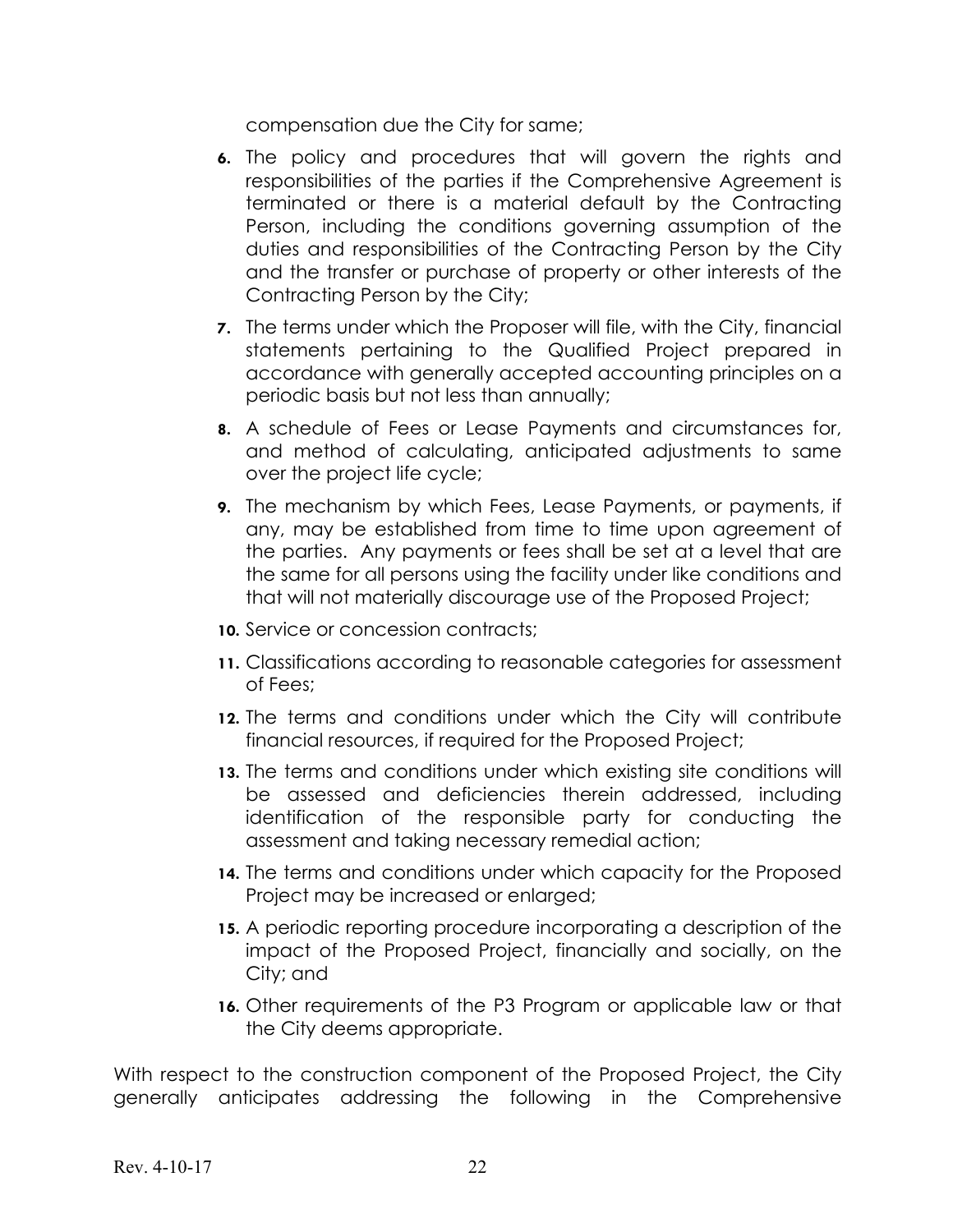Agreement:

**1.** The Contracting Person will be expected to assume singlepoint responsibility and liability for all planning, designing, financing, constructing, operating, and maintaining the Proposed Project.

**2.** The risk of inadequate geotechnical investigation or improper interpretation of the results of the geotechnical investigation, as well as all other unforeseen site conditions, will be allocated to the Contracting Person in the Comprehensive Agreement.

**3.** The City encourages the Contracting Person to propose a formula for the mutual sharing of cost savings realized during construction by virtue of value engineering initiatives and efficiencies. Mutually agreed upon terms for the sharing of such savings will be incorporated in the Comprehensive Agreement.

**4.** The City may require that one or more of the Private Entities and/or their principal members provide performance guaranties of all obligations undertaken in the Comprehensive Agreement. This requirement is in addition to the statutory requirement for a performance and payment bonds and any other performance security required by the Comprehensive Agreement. Private Entities interested in entering into a public-private partnership with the City under the P3 Program must be willing to provide this security.

# **VIII. SOLICITED PROPOSALS**

(1) As provided in section 2-81.2 of the City of South Miami Code of Ordinances, the City may advertise for competitive proposals for a P3 Project. The terms, evaluation criteria and selection process shall be outlined in the solicitation which may be made by a request for proposals, invitation to negotiate, or other method, as deemed appropriate by the City Manager and hereinafter referred to as a "Solicitation".

(2) Responses to a Solicitation shall comply with all requirements of the soliciting document(s) and shall comply with any applicable laws, statutes, rules, regulations, adopted Guidelines, and ordinances pertaining thereto.

(3) All Responses to a Solicitation for a P3 Project shall be evaluated by the City as set forth in its Guidelines. Final award decisions for P3 Projects initiated by a Solicitation shall be made by the City Commission, and as determined to be in the best interests of the City.